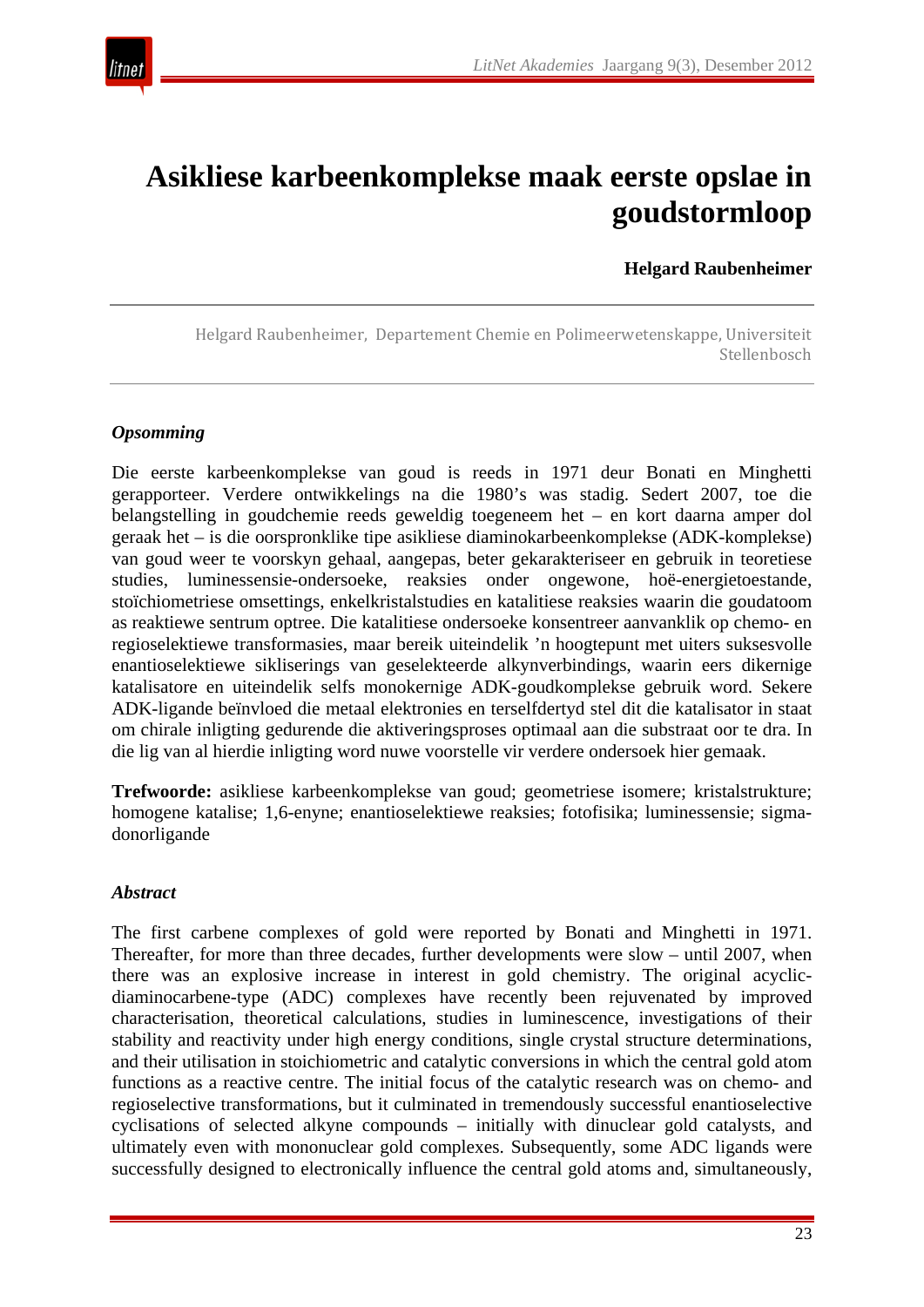

enable optimal transfer of chiral information to the substrate during the activation process. With all this new information at one's disposal, new directions for future investigation are now proposed.

**Keywords:** Acyclic carbene complexes of gold; geometric isomers; crystal structures; homogeneous catalysis; 1,6-enynes; enantioselective reactions;photophysics; luminescence; sigma-donor ligands

# *Extended abstract*

# **Acyclic carbene complexes attract attention in chemical gold rush**

Developments in the chemistry of acyclic carbene complexes of gold – acyclic diaminocarbenes (ADCs) being the most important prototype – are based largely on the ground-breaking synthetic work of Bonati and Minghetti in the 1970s and 1980s (Scheme 2) [28]. The more recent availability of high-resolution NMR equipment and X-ray facilities in most chemical research laboratories now facilitates the characterisation of products in solution and in the solid crystalline state. A few kinetic studies have contributed to the understanding of the dynamics of formation [38] and reactivity in solution (Schemes 6 and 7) [39]. Advanced mass spectrometric investigations have yielded valuable information on gasphase synthesis and the reactivity of the products (Scheme 5) [37]. Lately, a number of new synthetic approaches have been introduced (Scheme 3, Scheme 4 and Scheme 9) [35, 36, 42].

On the basis of NMR investigations and crystal and molecular structure determinations several salient features pertaining to the structure and bonding of ADC complexes of gold warrant mentioning.

- 1. Regarding complex isomer formation arising from arrested rotation around the C–N bonds [34, 38, 41, 44, 45]:
	- The prevalence of the  $N_Z^1 N_Z^2$  isomer (Scheme 10) in solution and in the solid state for complexes prepared from isocyanides and primary amines can be understood on steric grounds.
	- With secondary amines as reactants, the  $N_Z^1$  isomer is dominant in solution (Scheme 10), whereas when dissimilar groups are attached to the two nitrogen atoms, steric interactions account for the outcome in crystals (Fig. 1).
	- Intramolecular hydrogen bonding restricts the number and type of isomers formed, both in solution and in the solid state (Scheme 11(c)).
	- No significant influence on isomer formation by the type of ligand positioned *trans* to the carbene in gold(I) complexes is apparent.
- 2. The C–N bond distance in ADC complexes is comparable to the C–N bond length in pyridine [34–36, 38, 40–42, 44–47, 49, 50], indicating a significant  $\pi$ -bond contribution.
- 3. The Au–C separation of ca. 2.0 Å in ADC(gold) complexes is similar to the same distance in H-heterocyclic (NHC) and other carbene complexes of gold.
- 4. ADC complexes of gold have a much larger N–C–N angle (ca. 117°) than NHC complexes (ca. 106°). In terms of Bent's rule [54], this implies that, compared with NHC complexes, more s character is concentrated in the two overlapping  $s^{x}p^{y}$ -type hybrid orbitals on the carbon donor atom and more p character in the lone pair orbital. The latter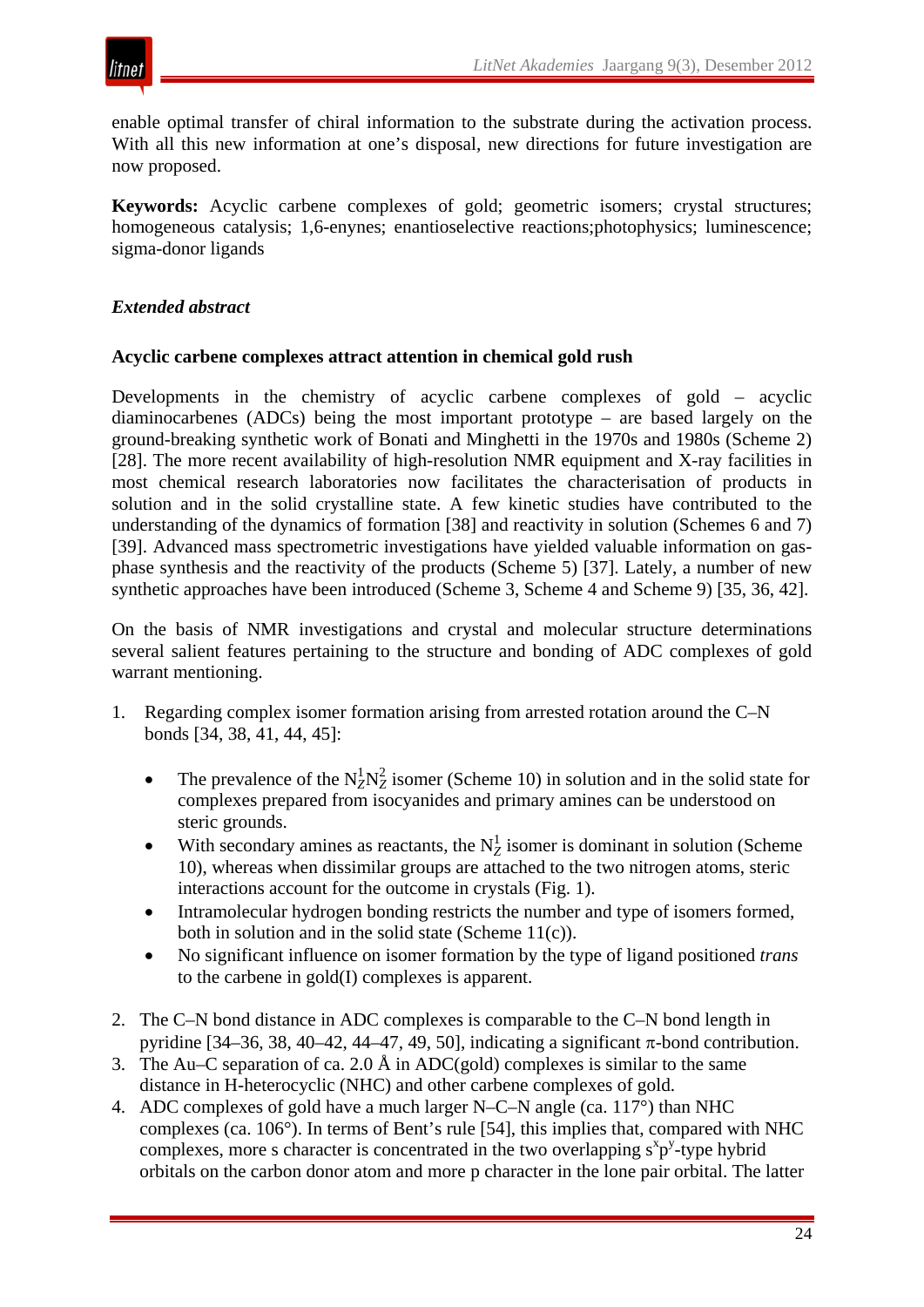ıtnet

accounts for lower  $pK_b$  values and stronger  $\sigma$ -donor character in ADCs than in NHCs [53]. This result is in agreement with quantum mechanical calculations [35].

5. Aurophilic interactions [22] are relatively rare among ADC complexes of gold(I) [36, 40, 41, 44, 45]; only one example of an ADC complex of gold(III) is known [42, 45].

Mixtures comprising  $[(ADC)AuX]$   $(X = Cl$  or Br) complexes and silver salts (as dehalogenating agents) are effective chemo- and regioselective catalysts for a large variety of alkyne transformations (Schemes 13–17) [46, 56, 57, 34]. Several conclusions can be drawn from the reported results:

- 1,6-Enyne cyclisations are just as well catalysed, or better, by ADC(gold) complexes than by NHC or phosphite complexes.
- The functional groups attached to the nitrogen atoms in ADC complexes as well as to the counterions employed are important; however, in most reported studies the optimum conditions have not been determined.
- The performance of halogen-free [(ADC)Au]<sup>+</sup> catalysts (as determined by yields and not by kinetic studies) is generally similar to that of catalysts in which the halogen is removed *in situ,* on condition that the counterion remains the same.

The ring-activating influence of the various ligands  $(L)$  in  $[LAu]$ <sup>+</sup> complexes was successfully probed by quantum-mechanical calculations on complexes of the type **26** (Scheme 18) and complemented by studying the kinetics of their hydrolysis [59]. The order of activity in the series phosphite (**29**) > isocyanide (**31**) > phosphine (**28**) > ADC (**32**) > sterically encumbered phosphine (**30**) > NHC (**33**) (Scheme 19) has not yet been satisfactorily explained.

The most significant enantioselective catalysts of gold-bearing ADC ligands are shown in Scheme 20. In their pioneering study Echevarren and Espinet utilised the dinuclear complexes **34** and **35** [49]. They showed how asymmetric complexes can be prepared and also indicated that the catalyst is highly responsive to the features of the substituents on the BINOL backbone in situations of potential divergent behaviour. Unfortunately, serious limitations in terms of percentage ee yields were recorded. Soon thereafter the two most successful catalysts were prepared by the research groups of Toste [50] and Slaughter [61] respectively. The first of these (**36**) is very similar to **34**, but it also displays certain important different features. Slaughter's catalyst (**37**) represents the first example of a *mononuclear* ADC complex of gold with highly enantioselective properties in the presence of lithium triflimate. The reactions investigated by the two groups are shown in Scheme 21.

The precatalysts **36** and **37** have at least two important features in common:

- In the solid state (Figs. 2–4), the gold atoms in both compounds participate in intramolecular interactions: Au $\cdots$ η<sup>2</sup>-aryl (3.5 Å) in **36** and Au $\cdots$ aryl (3.4–3.6 Å) in **37**. The question remains whether similar associations also occur in solution and thus mediate effective transfer of chiral information to the substrates.
- In both complexes, electron-poor aromatic substituents are required for interactions with the gold atoms that exhibit electron donor behaviour (or act as the negative centre in electrostatic attraction).

Not only does the number of gold fragments in the two complexes **36** and **37** differ, the position and type of substituents used also differ. Both catalysts have *R*-binaphtyl groups in their chiral scaffolding.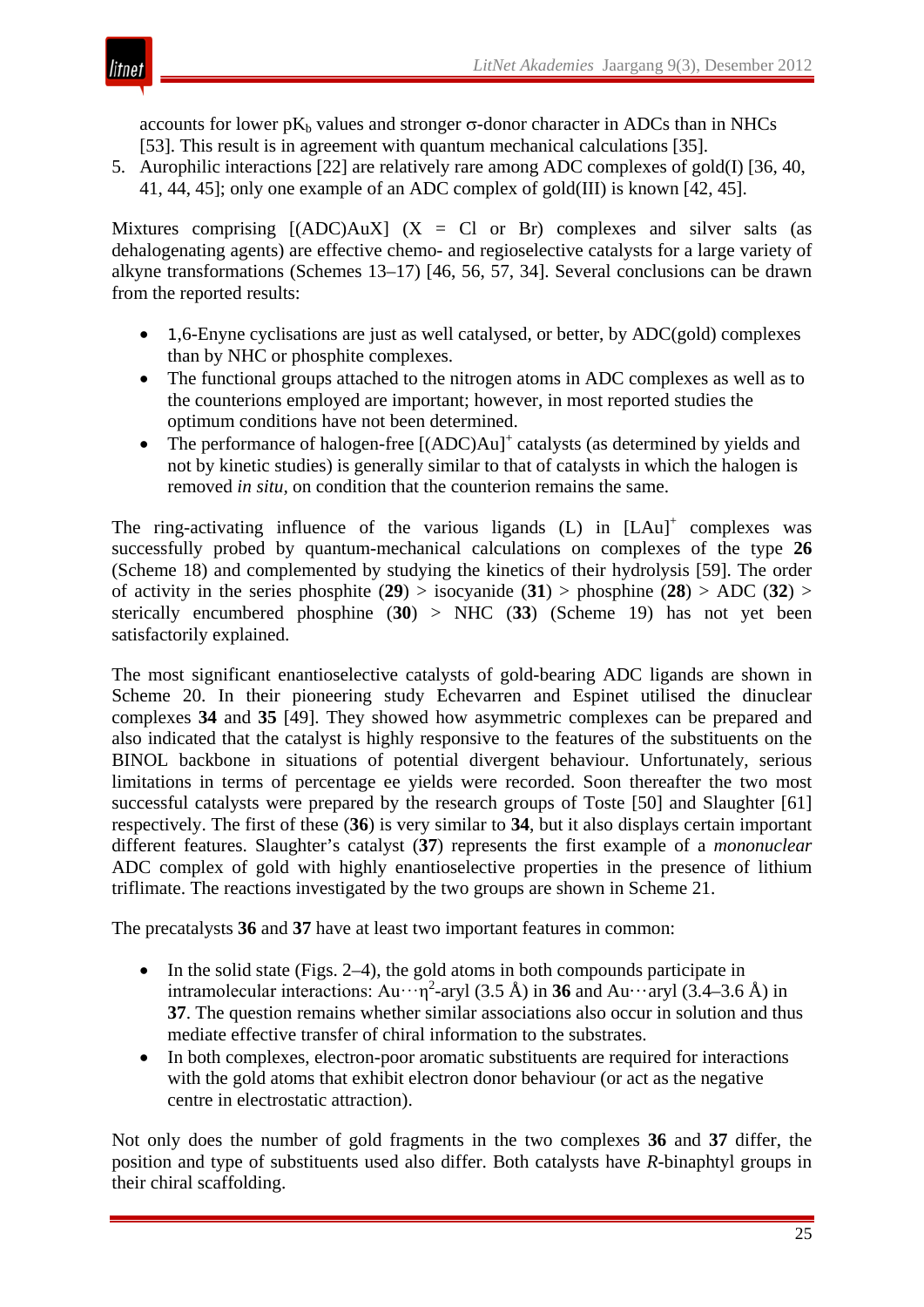Important results in luminescence studies of ADC complexes of gold have been reported [40– 42, 47, 64, 65]. It seems that the pre-eminently very strong  $\sigma$ -donor character of the carbene ligands in the gold(III) complexes (**17**) plays an important role in increasing the d–d ligand fields, and thus luminescence is observed even at room temperature.

As far as future prospects are concerned it remains a challenging goal to prepare more examples of effective acyclic complexes for chiral synthesis using facile processes. Not only should their steric and electronic influence realise chemo- and regioselectivity in parallel with high enantio-induction, but such complexes should electronically affect the substrate in order to fulfil the kinetic requirements for activation, to yield the products rapidly and in high yields. New synthetic approaches for the preparation of acyclic complexes of gold should be developed and more examples of gold(III) complexes prepared. Attempts at isolating thermally stable complexes with heteroatoms other than nitrogen, or even with organic substituents, should be made. Quantum-mechanical calculations involving the role of the substituents X and Y in  $:C(X)Y$  during catalytic processes (concentrating on transiently formed adducts), and supported by kinetic investigations, are required. An explanation for the generally high percentage ee values obtained with dinuclear ADC(gold) complexes compared with mononuclear ones is overdue. Finally, medicinal applications of ADC complexes of gold should receive attention.

# **Inleiding**

Goud, met sy besonder ryk glans (saam met koper die enigste gekleurde metaal), sy edelkarakter wat meebring dat dit nie korrodeer by blootstelling aan die atmosfeer nie, en sy smeebaarheid en pletbaarheid, het die mensdom oor verskeie millennia bekoor, met bewondering gelaat en geïnspireer. Goud word reeds vanaf die vroegste antieke beskawings in kuns, juwele en versierings gebruik – Suidelike Afrika se klein renoster van Mapungubwe is 'n sprekende latere voorbeeld. Terselfdertyd is goud ook een van die tien skaarsste elemente in die aardkors, wat bygedra het tot die buitengewoon hoë monetêre waarde daarvan.

Goud dui egter nie slegs hoë waarde of besondere prestasie aan, soos in Kruger- of Mandelarande, goue medaljes, Oscar- en Palme d'Or-toekennings of goue kaarte nie, maar dit het ook 'n wye spektrum toepassingsgebiede, meestal in die vorm van legerings met palladium, platinum, nikkel, koper en silwer wat dit meer hanteerbaar en ook sterker maak. Goud word gebruik in die elektronika (elke selfoon bevat so R5 s'n), tandheelkunde, medisinale middels teen artritis, en in ruimtetuie as standhoudende metaal. Die herwinning van goud uit fynverdeelde erts deur middel van 'n sianiedoplossing in die teenwoordigheid van lugsuurstof is 'n voorbeeld van 'n chemiese ekstraksieproses wat reeds sedert 1895 in gebruik is. Die suurstof oksideer die goud na goudione, wat dan deur die sianiedione (ligande) as 'n kompleksioon, [Au(CN)<sub>2</sub>]', gestabiliseer word. Reduksie met fynverdeelde sink lewer die gesogte metaal.

Tot onlangs was goud 'n afgeskeepte element onder chemici. Vanweë sy chemiese stabiliteit, en dalk ook sy prys, is min navorsing daarop gedoen, en aan universiteite is die chemie daarvan meestal net in die verbygaan genoem. Die situasie het nou heeltemal verander. Bevindings dat goud in fynverdeelde vorm as 'n heterogene nanokatalisator kan optree, dat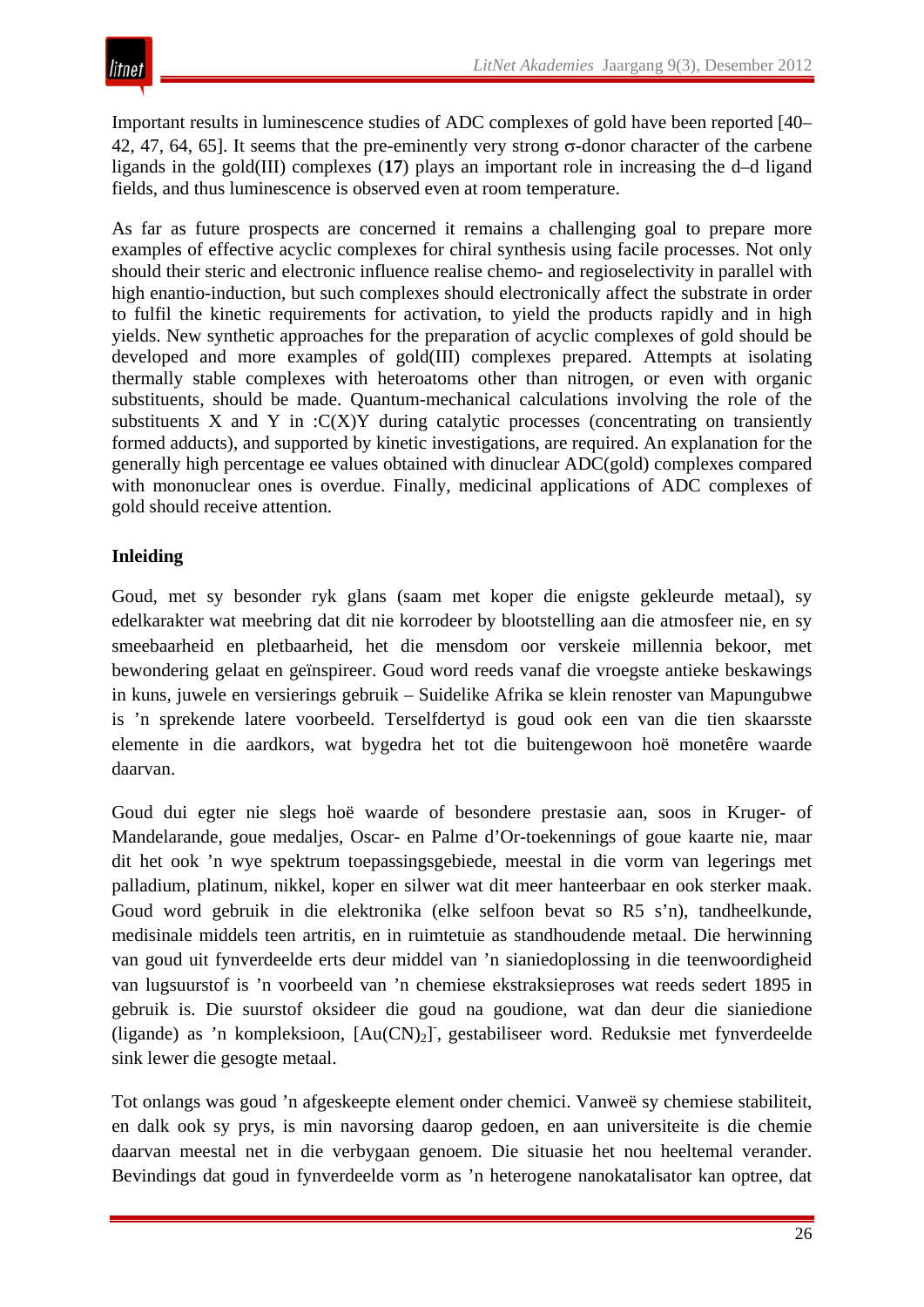dit elektro-, foto- en bioaktiewe molekules verder kan aktiveer, asook dat sekere goudkomplekse in oplossing as homogene katalisatore organiese reaksies kan versnel, het 'n ontploffing in navorsingsaktiwiteit meegebring waaraan materiaalwetenskaplikes, teoretici, biofisici en chemici wat in sintese, katalise en oppervlakeienskappe spesialiseer, deelneem. Die belangstelling in biomedisinale toepassings van goud – chrisoterapie – het ook opgevlam. Sedert 2007 verskyn jaarliks gemiddeld meer as 1 000 publikasies en patente slegs oor goudkatalise. Projek AuTEK het ten doel die bevordering van goudnavorsing in Suid-Afrika. Dit word deur Mintek bestuur en deur drie mynmaatskappye befonds.

In hierdie artikel word berig oor die ontwikkelinge in goudchemie (o.a. homogene katalise) wat meegebring is deur een besondere ligandtipe aan goud (in die oksidasietoestande I en III) te koppel.

In die organometaalchemie funksioneer een of meer koolstofatome konseptueel as elektronpaardonors teenoor metale in verskillende oksidasietoestande om komplekse te vorm. By wyse van uitsondering word fosfiene, : $PR_3$ ,  $(R =$  organiese groep), en fosfiete, : $P(OR)_3$ , ook hierby ingesluit. Die C-donor-ligande is derhalwe basisse en die metaalfragmente (wat ook ander ligande kan dra) sure in terme van Lewis se siening. Talle sodanige ligande kom nie onder normale toestande vry voor nie, maar ontstaan wel *in situ* in reaksies van of in teenwoordigheid van bestaande metaalkomplekse. Metileen, :CH<sub>2</sub>, verteenwoordig so 'n reaktiewe, σ-donor-ligand en is die eenvoudigste karbeen of alkilideen. Die koolstofatoom is divalent, sp<sup>2</sup>-gehibrideerd volgens die hibridisasie-formalisme, en het 'n leë, ongevulde porbitaal waarheen in beginsel terugdonasie vanaf die metaal kan plaasvind om afgesien van die reeds genoemde  $\sigma$ -binding, 'n  $\pi$ -binding te vorm. In hierdie kompakte oorsigartikel word dubbelbindings gebruik om metaal–karbeen-interaksies aan te dui sonder dat  $\pi$ -interaksies noodwendig aanwesig is. Dit maak dit moontlik om maklik met behulp van die sogenoemde pyl-formalisme formele elektronverskuiwings te volg en bydraende strukture (ook genoem resonansstrukture of mesomeriese strukture) in aangepaste Lewis-vorm te skryf.

Die eerste karbeenkomplekse is in 1964 deur Fischer en Maasböl vanuit 'n metaalkarbonielkompleks berei [1]. In die jare daarna is talle gemodifiseerde bereidingsmetodes [2, 3] asook die gebruik van sulke Fischer-tipe karbeenkomplekse in stoïchiometriese organiese sintese [4] gerapporteer. In die 1990's word belangrike toepassings van oorgangselement-karbeenkomplekse as katalisatore in olefienmetatese bekendgestel [5], werk waarvoor Chauvin [6], Schrock [7] en Grubbs [8] gesamentlik in 2005 die Nobelprys vir chemie ontvang. Gedurende die afgelope dekade was N-heterosikliese karbene (NHK's) ongetwyfeld die klas van ligande wat die meeste aandag getrek het.

In teenstelling met die asikliese Fischer-karbene van die tipe :C(X)Y (**I**, Skema 1), maak die twee atome aanliggend aan die koolstof by NHK's deel uit van 'n heterosikliese ring en minstens een van hulle is 'n stikstofatoom (**II**, Skema 1). Die belangrikste NHK's is gebaseer op 'n imidasoolring en sommige van hulle kan in ongekoördineerde vorm geïsoleer word en is selfs kommersieel beskikbaar [9, 10]. Sedert onlangs word die C-donoratoom nie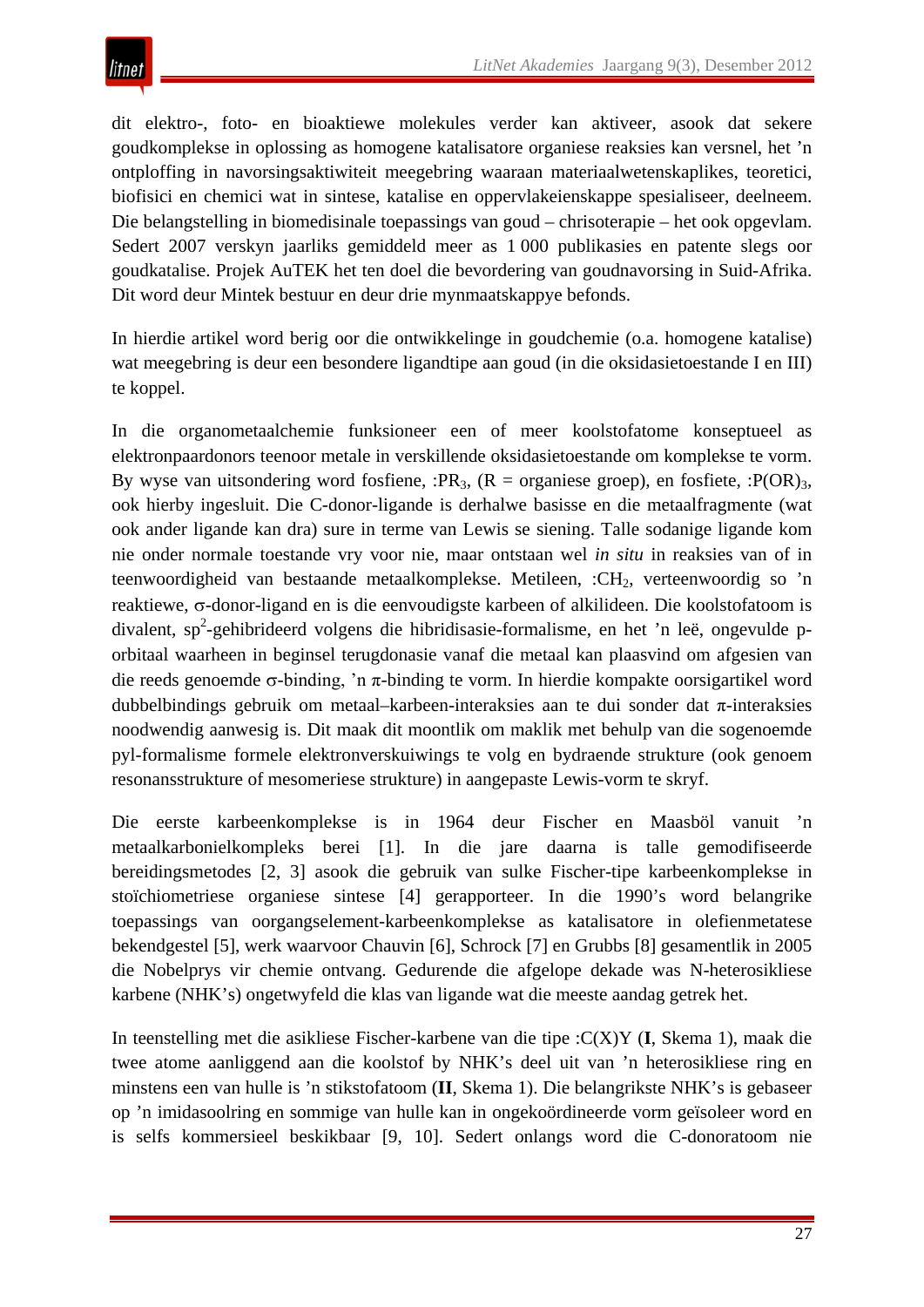noodwendig meer tussen twee of langs een aanwesige heteroatoom aangetref nie. Sogenaamde abnormale en verwyderde karbene kan ontstaan [11, 12] (**III** en **IV**, Skema 1).

tnei



## **Skema 1: Mees tipiese Fischer-tipe karbeen (I), N-heterosikliese karbeen (NHK) (II), abnormale karbeen (III), verwyderde karbeen (IV) en asikliese karbeen ('n asikliese diaminokarbeen, ADK) (V), waarvan sommige in goudchemie voorkom.**

Al hierdie generasies van karbeenligande raak nie (soos Fischer-karbene) betrokke in stoïchiometriese reaksies nie. Hulle stabiliseer of aktiveer die metaal, afhangend van die omstandighede. Hul wye toepassingsmoontlikhede in supramolekulêre chemie, homogene katalise en biologies-aktiewe verbindings het koördinasiechemici en ook die nywerheid [13] bewus gemaak van die belangrike rol wat ligandontwerp speel, by uitstek in katalise. Terselfdertyd het die vereistes wat aan reaktiewe komplekse gestel word, die noodsaaklike rol van samewerking oor kunsmatige grense heen beklemtoon, asook bevestig dat teoretiese sowel as kinetiese studies deesdae 'n onontbeerlike deel van sintetiese chemiese navorsing uitmaak [14].

En tog, goud het ook 'n chemie, selfs 'n biochemie wat in die verlede skaars opgemerk is en die kennis daaroor is slegs onderling oorgedra binne die kring van geleerdes. Dit het langsamerhand oor die laaste jare verander en die wetenskap van goud – die slapende prinses – het uiteindelik sy verskyning op die verhoë van die moderne tegnologie gemaak. [15]

In dieselfde boek waaruit die aanhaling hier bo geneem is, word in 1999 die stand van die kennis oor die organometaalchemie van goud [16], asook, onafhanklik, die karbeenchemie van goud [17] geëvalueer. Hierna het die ontwikkelinge mekaar blitssnel opgevolg. Reeds in 2006 kon Schmidbaur sonder vrees vir teenspraak oor karbeenkomplekse van goud skryf:

Inderwaarheid, die chemie van hierdie klas van organogoudverbindings is reeds 'n geruime tyd een van die subdissiplines wat die vinnigste groei: buitengewoon ryk en uiteenlopend met moontlike toepassings in nielineêre optika, materiale, vloeibare kristalfisika en katalise. [18]

In 'n spesiale uitgawe van *Chemical Society Reviews* wat in 2008 verskyn het en gewy is aan ontwikkelinge in goudchemie, word resultate in homogene katalise met behulp van goudkomplekse in twee [19, 20] artikels en in die karbeenchemie van goud in een artikel [21] beskryf. Kennis oor aurofilisiteit, 'n verskynsel waarvolgens goudatome weens die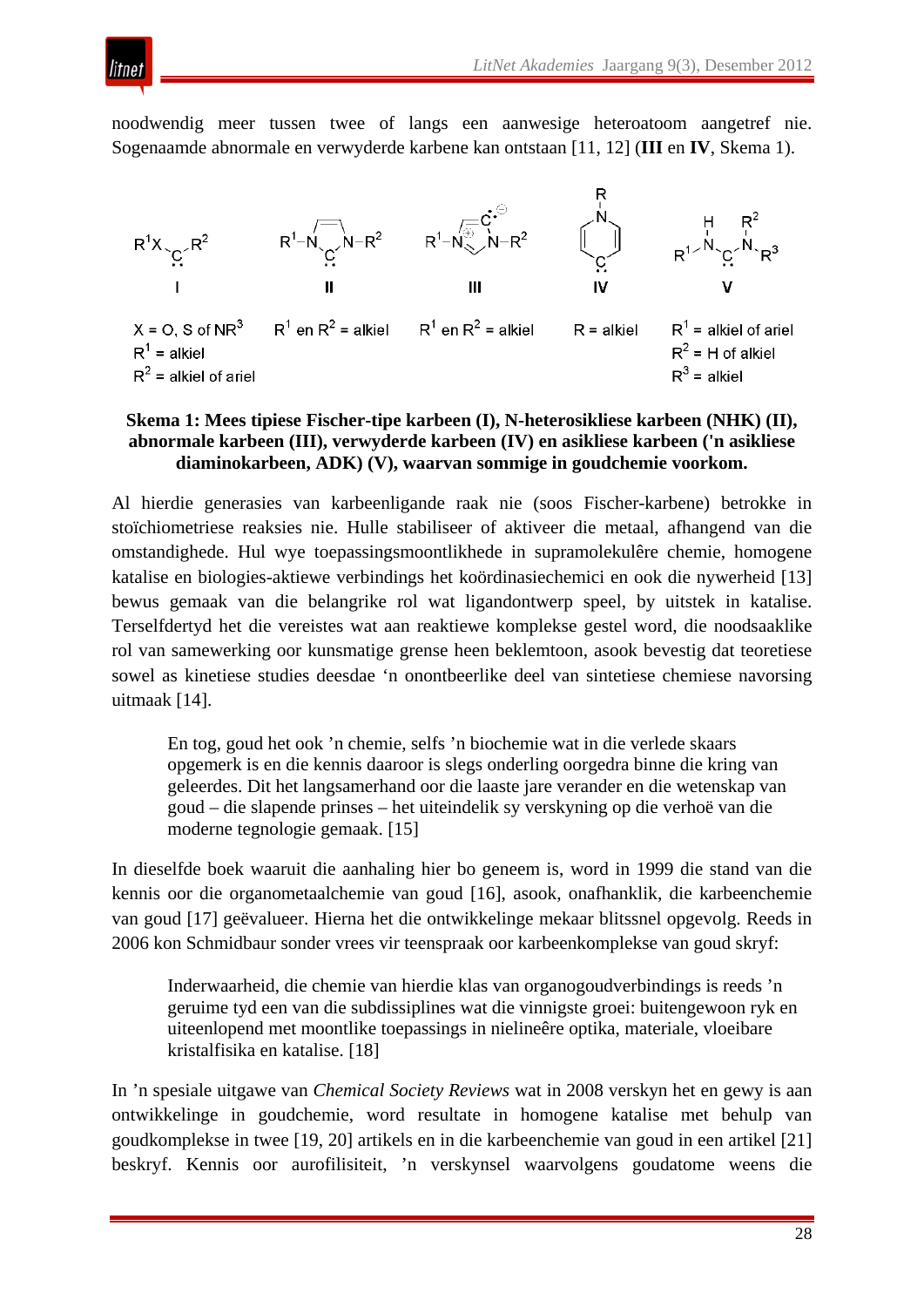relatiwistiese effek mekaar aantrek, het toegeneem [22], en teoretiese insig daaroor word ook vir die eerste keer in terme van eenvoudiger chemiese konsepte kwalitatief verduidelik [23] en toepassings in fotofisika bespreek [24]. Die werklike kennisontploffing in goudchemie was nou egter reeds aan die gang en is veral geïnspireer deur suksesse in homogene katalise. Sedert 2008 het reeds meer as 20 oorsigartikels oor verskeie aspekte binne laasgenoemde veld verskyn, veral rakende reaksies waarby alkyne, allene en in 'n mindere mate alkene betrokke is [25, 26, 27]!

Nie net is komplekse van goud as enkelsentrum-katalisatore gevestig nie, maar hul veelsydigheid en selfs uniekheid in 'n verskeidenheid reaksies wat strek van nukleofiele addisies aan alkyne oor hidrolise en karbonilering tot by Suzuki-tipe C,C-koppeling, is beskryf. Kinetiese ondersoeke en kwantum-meganiese berekeninge is gebruik om reaksiemeganismes te postuleer en te ondersteun. Die isolobaliteitsbeginsel het by die beplanning van ondersoeke en by die rasionalisering van resultate 'n belangrike rol gespeel [26].

In hierdie florerende en dinamiese omgewing rondom die chemie van goud het asikliese karbene, of meer spesifiek asikliese diaminokarbene (ADK's) (**V**, Skema 1), 'n vastrapplek gevind en hulself bewys as ligande waarmee weldeeglik rekening gehou moet word en wat ook in toekomstige ontwikkelinge 'n belangrike rol kan speel. Let daarop dat sommige outeurs na sulke ligande as stikstof asikliese karbene (Eng. *nitrogen acyclic carbenes*, *NACs*) verwys.

In 'n belangrike reeks artikels rapporteer Bonati en Minghetti (later ook saam met ander medewerkers) vanaf 1971 die bereiding en karakterisering van die eerste karbeenkomplekse van goud [28]. Die sintese van hierdie asikliese karbeenkomplekse is eenvoudig en behels 'n nukleofiele aanval van alkohole of amiene (primêr sowel as sekondêr) op isosianiedkomplekse van goud. In die proses migreer 'n aktiewe waterstofatoom vanaf die amien na die stikstofatoom van die isosianiedligand (**VI**, Skema 2).



# **Skema 2: Vereenvoudigde Bonati-sintese van ADK-goudkomplekse.**

Verdere ontwikkelinge met vroeë, belangrike bydraes deur onder andere Balch en medewerkers [29] was aanvanklik stadig, met die enkele belangrikste deurbrake waarskynlik op die gebied van luminessensie en fotofisika [17, 30]. Gestimuleer deur die ongeëwenaarde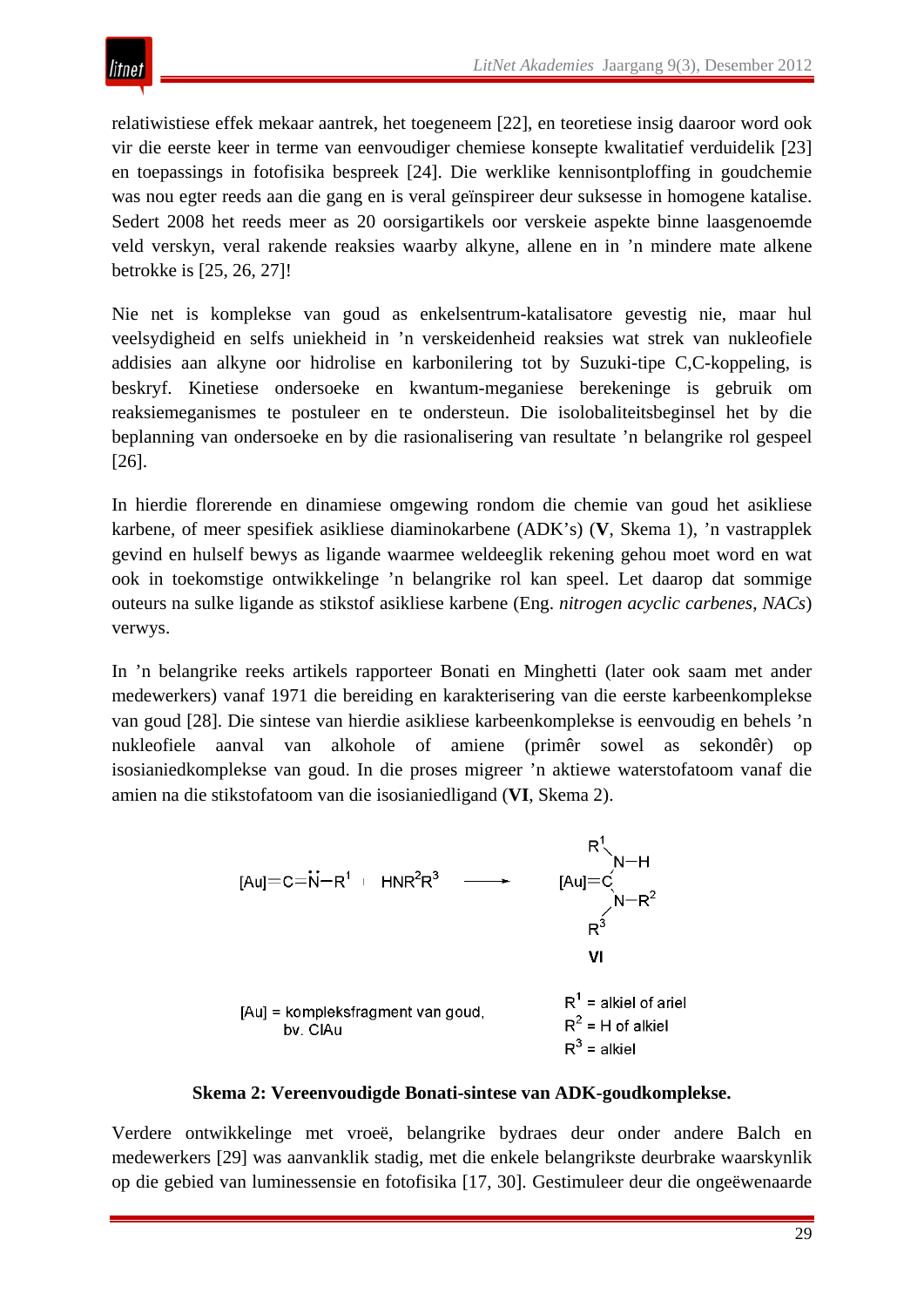aktiwiteit in goudkatalise, vind 'n "herontwikkeling" van asikliese karbeenkomplekse van goud – met ADK-komplekse prominent – vanaf ongeveer 2007 plaas. Alhoewel verskeie asikliese karbene in ongekoördineerde vorm stabiel, of ten minste karakteriseerbaar, is [31], is hulle nie in goudkomplekse omskep nie en word dus nie hier bespreek nie. 'n Onlangse oorsigartikel wat die rol van goudkomplekse in asimmetriese katalise behandel, verwys glad nie na ADK-komplekse nie [32], maar ander meer algemene artikels bespreek wel enkele voorbeelde [25, 26]. In 'n pasverskene artikel deur Boyanski en medewerkers [33] word ADK-komplekse van alle oorgangselemente gekatalogiseer in terme van die reaksietipes wat hulle kataliseer, wat dit moontlik maak om die aktiwiteite van verskillende metale met mekaar te kan vergelyk.

In hierdie kritiese oorsigartikel word alle onlangse ontwikkelinge ten opsigte van asikliese karbeenkomplekse van goud in terme van hul bereiding, struktuur en binding bespreek. Toepassings van sulke koördinasieverbindings op verskeie gebiede word terselfdertyd onder die loep geneem.

# **1. Bereidingsmetodes**

Die meeste bereidingsmetodes vir die belangrikste groep asikliese karbeenkomplekse van goud, die diamien-familie, [(ADC)AuX] (X = ligand in *trans* posisie), in die onlangse (2007– 2012) literatuur, berus nog steeds op die reeds genoemde nukleofiele aanval van primêre en sekondêre amiene op isosianiedkomplekse van goud(I) (Skema 2). In een van die volledigste ondersoeke tot dusver bevind Hashmi en medewerkers onlangs [34] dat sekondêre amiene oor die algemeen vinniger reageer as primêre amiene en ook dat beperkinge, wat nie altyd rasionaliseerbaar is nie, deur substituente aan die isosianied sowel as die amien wat gebruik word, op die sukses van die metode gelê word. In hul pogings om bonkige ADC-ligande te berei, deprotoneer Merz and Hong en hul medewerkers [35] formamidiniumverbindings (**1**) met (Me3Si)2NLi of *n*-BuLi en die gevormde karbene koördineer vervolgens *in situ* aan goud deur substitusie van 'n labiele tetrahidrotiofeengroep (tht) om **2** te vorm (Skema 3). Die steries-gehinderde tersiêre alkielgroepe,  $R<sup>1</sup>$ , is bedoel om die karbene teen moontlike dimerisasie te stabiliseer.



# **Skema 3: Bereiding van ADK-komplekse vanuit formamidiniumsoute; i.**  $\mathbf{R}^2\mathbf{L}$ **i (** $\mathbf{R} = {}^t\mathbf{B} \mathbf{u}$ of N(SiMe<sub>3</sub>)<sub>2</sub>), ii. [(Me<sub>2</sub>S)AuCl].

Ongewone alkoksi(organo)karbeenkomplekse van goud is verkry deur isolobale metaalfragment-uitruiling:  $[(CO)_5W]$  vir  $[ClAu]$  (Skema 4(a)) [36]. Sodoende word minimale veranderinge in die molekulêre struktuur van die metaal- en ligandfragmente in die gevormde **4** ten opsigte van die uitgangskompleks **3** meegebring. Dieselfde outeurs rapporteer ook 'n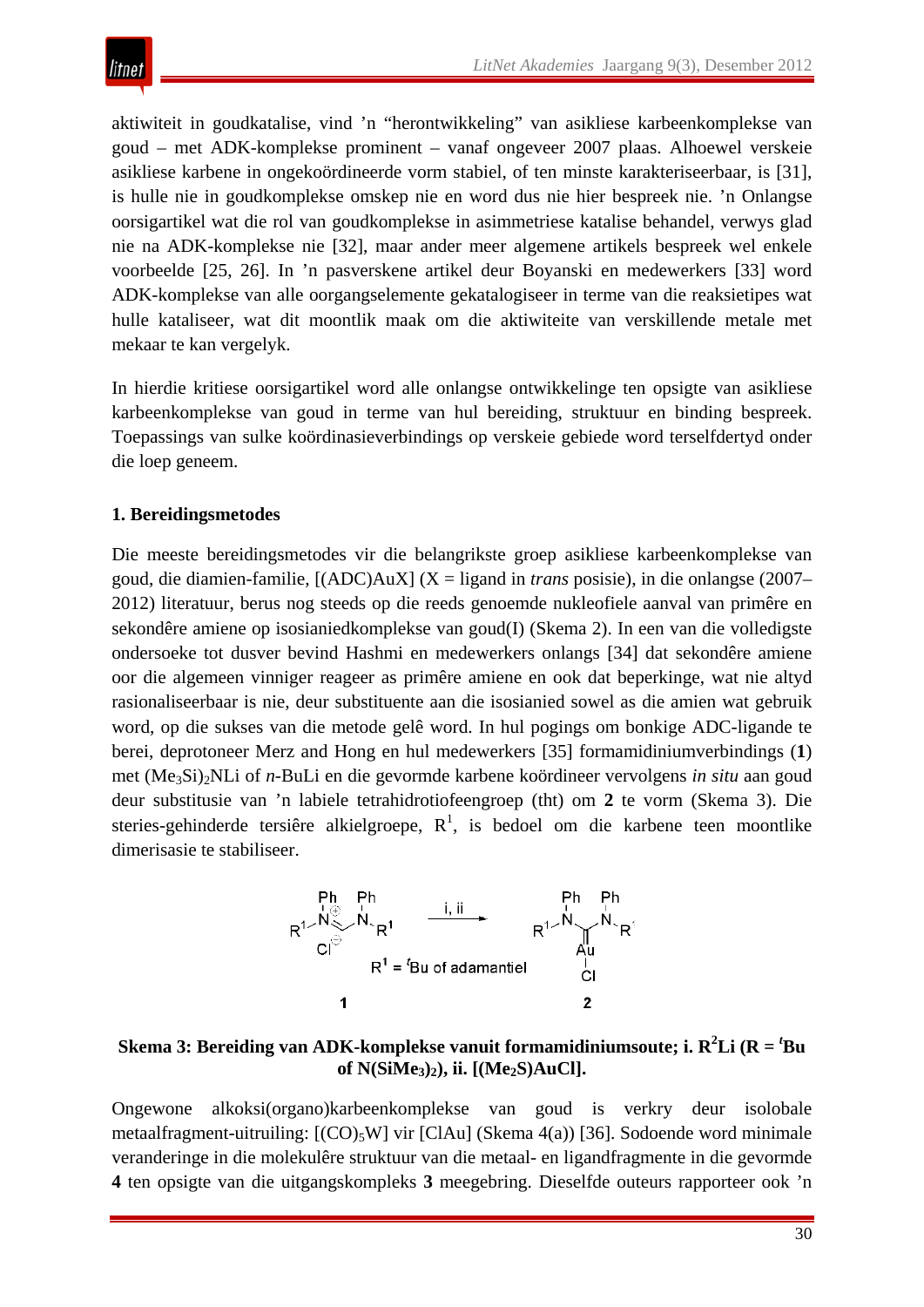ongewone karbeniaatoordrag vanaf  $[(CO)_5W]$  in 5 na  $[(Ph_3P)Au]^+$  in 6 (Skema 4(b)), en aangesien die eersgenoemde eenheid na afloop van die reaksie aan die karbonielsuurstofatoom gekoördineerd bly in 6, kan die produk in 'n alternatiewe bydraende struktuur as 'n zwitterioniese, asikliese metaaloksikarbeenkompleks van goud, **B**, geformuleer word. KMR-ondersoeke het die ooreenkomste tussen die goudgekoördineerde Catome in hierdie komplekse en die gealkileerde produkte soos **4** in dieselfde skema, bevestig.

litnet



**Skema 4: Karbeen- en karbeniaatoordrag van harder na sagter metale.**

Deur hul reaksies in 'n tandem-massaspektrometer onder geselekteerde en gekontroleerde toestande uit te voer, het Chen en sy medewerkers [37] onverwagte en fassinerende resultate verkry (Skema 5). Die yliedkomplekse **7** verloor 'n fosfiengroep gedurende die sproeiproses ten einde 'n reeks *bis*karbeenkomplekse **8** te lewer. Reaksie met dimetoksi-etileen vorm dan addukte **9**, wat met Xe as teikengas drie tipes botsingsgeïnduseerde dissosiasies (BGD's) ondergaan. In 'n olefien-dissosiasie hervorm die reaktante (roete a), maar vir die eerste keer in goudchemie vind ook 'n kruismetatese plaas om 'n (alkoksikarbeen)(NHK)-kompleks van goud, **10**, te vorm (roete b). Terselfdertyd (roete c), lei siklopropanering 'n bekende reaksie van goudkomplekse, tot die vorming van 'n monokarbeenkompleks, **11**, tesame met die verwagte organiese produk waarin die asikliese karbeen vervat is. Dit kom voor asof die prosesse elektronies selektief beheer en bestuur kan word deur die substituente op sowel die goudkomplekse as die alkeen oordeelkundig te varieer. Op hierdie stadium kan nog nie uitsluitsel gegee word oor welke bydraende struktuur (**C** of **D**) die oorheersende bydrae lewer tot die strukturele beskrywing van die aanvanklik-gevormde karbeenkomplekse (**8**) nie (*vide infra*).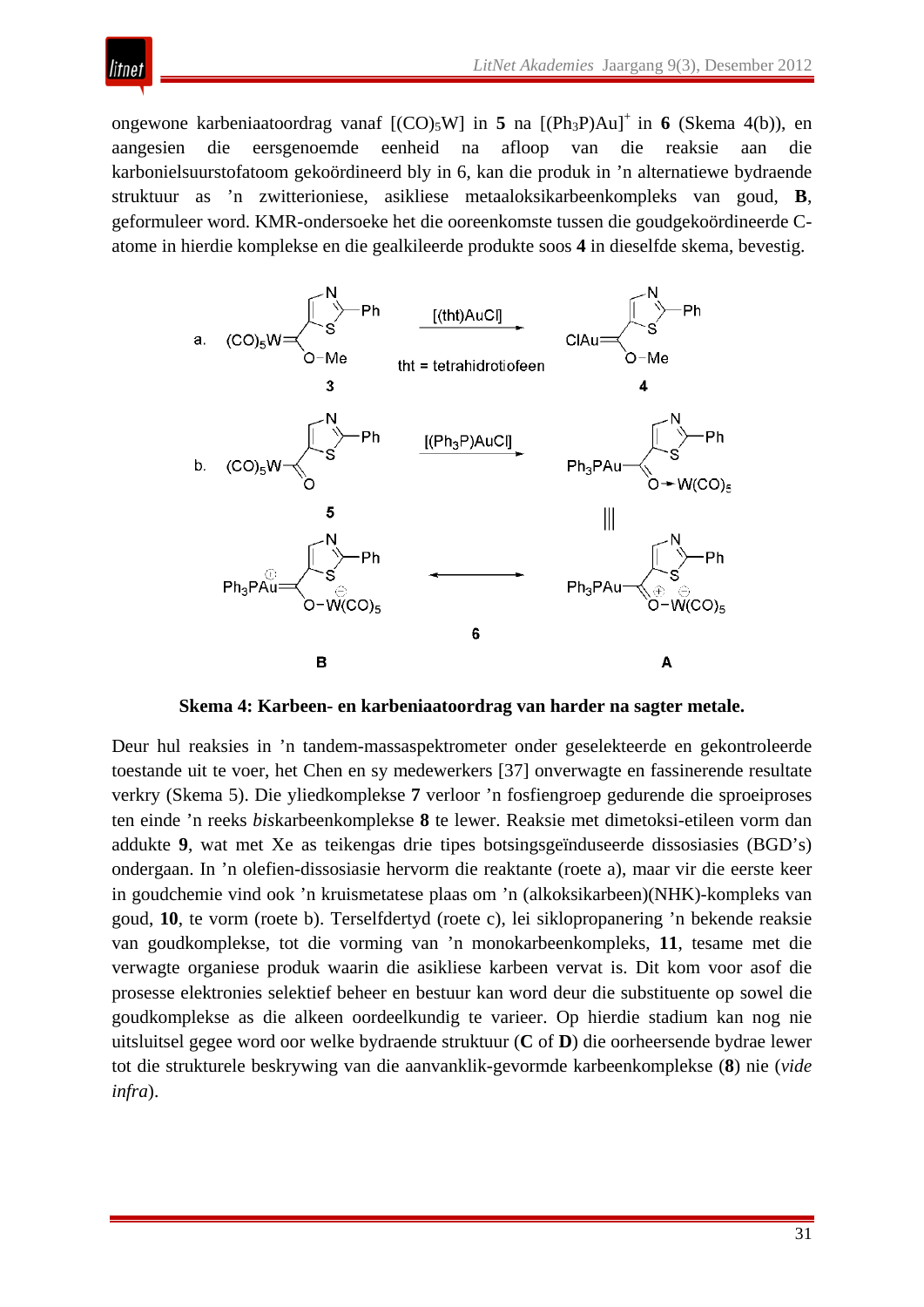

**Skema 5: Vorming en reaksies van asikliese karbeenkomplekse van goud met behulp van elektronsproei-ionisasie-massaspektrometrie (ESI-MS).**

Die eerste volledige studie om die meganisme vir die vorming van monokernige ADKgoudkomplekse vanuit isosianiedverbindings te bepaal, is deur Canovese en medewerkers [38] uitgevoer toe hulle die unieke sisteem soos uiteengesit in Skema 6 kineties ondersoek het. Deur 'n reeks [(NHK)Au(isosianied)]<sup>+</sup>-kationiese komplekse, 12, met verskeie amiene te behandel, kon die *bis*karbeenkomplekse **13** wat vorm, nie net geïsoleer en gekarakteriseer word nie, maar ook die meganisme waarvolgens die proses plaasvind, opgeklaar word. Twee parallelle reaksieroetes is ter sprake: volgens die eerste (a) vind direk 'n nukleofiele aanval op die isosianiedkoolstofatoom plaas, terwyl die tweede (b) aanvanklik 'n amienkoördinasie aan die metaal tot gevolg het voordat 'n verdere interaksie tussen 'n tweede amienmolekuul en die isosianied op die spel kom. Herrangskikkings en amienverlies lei tot die verlangde produk, **13**.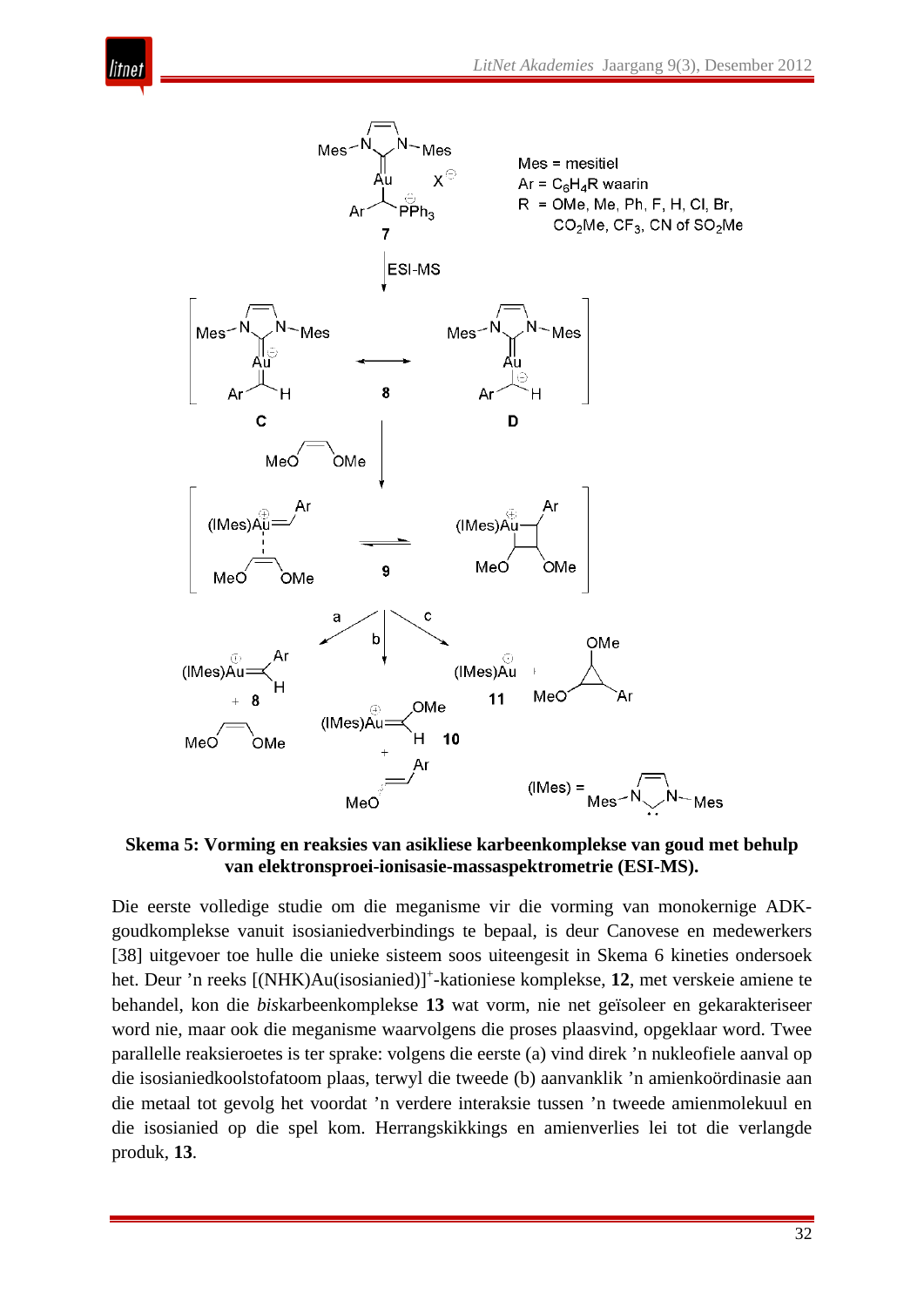

itnet

**Skema 6: Parallelle meganismes vir die vorming van ADK-komplekse vanuit**  isosianiedkomplekse en amiene;  $R^1 = {}^i Pr$ , Ar = 2,6-dimetielfeniel, NHR<sup>2</sup><sub>2</sub> = morfolien.

In dieselfde laboratorium [39] is ook in 'n kinetiese ondersoek vasgestel dat gedurende die oksidatiewe addisie van die kationiese [(ADK)(NHK)Au]+ - en  $[(ADK)<sub>2</sub>Au]$ <sup>+</sup>*biskarbeenkomplekse* met Br<sub>2</sub>, die eerste oorgangstoestand gekoördineerde dibroommolekules bevat (Skema 7) wat dan omskakel na die finale kationiese Au(III) produk, **14**.



**Skema 7: Meganisme vir die oksidatiewe addisie van ADK-goudkomplekse met Br2; versadigde en onversadigde N-heterosikliese karbene is as tweede ligande gebruik; ADK-ligande het ontstaan uit die reaksie tussen gekoördineerde 2,6 dimetielfenielisosianied en piperidien; ter vereenvoudiging word karbeenkoördinasie hier met 'n pyl aangedui.**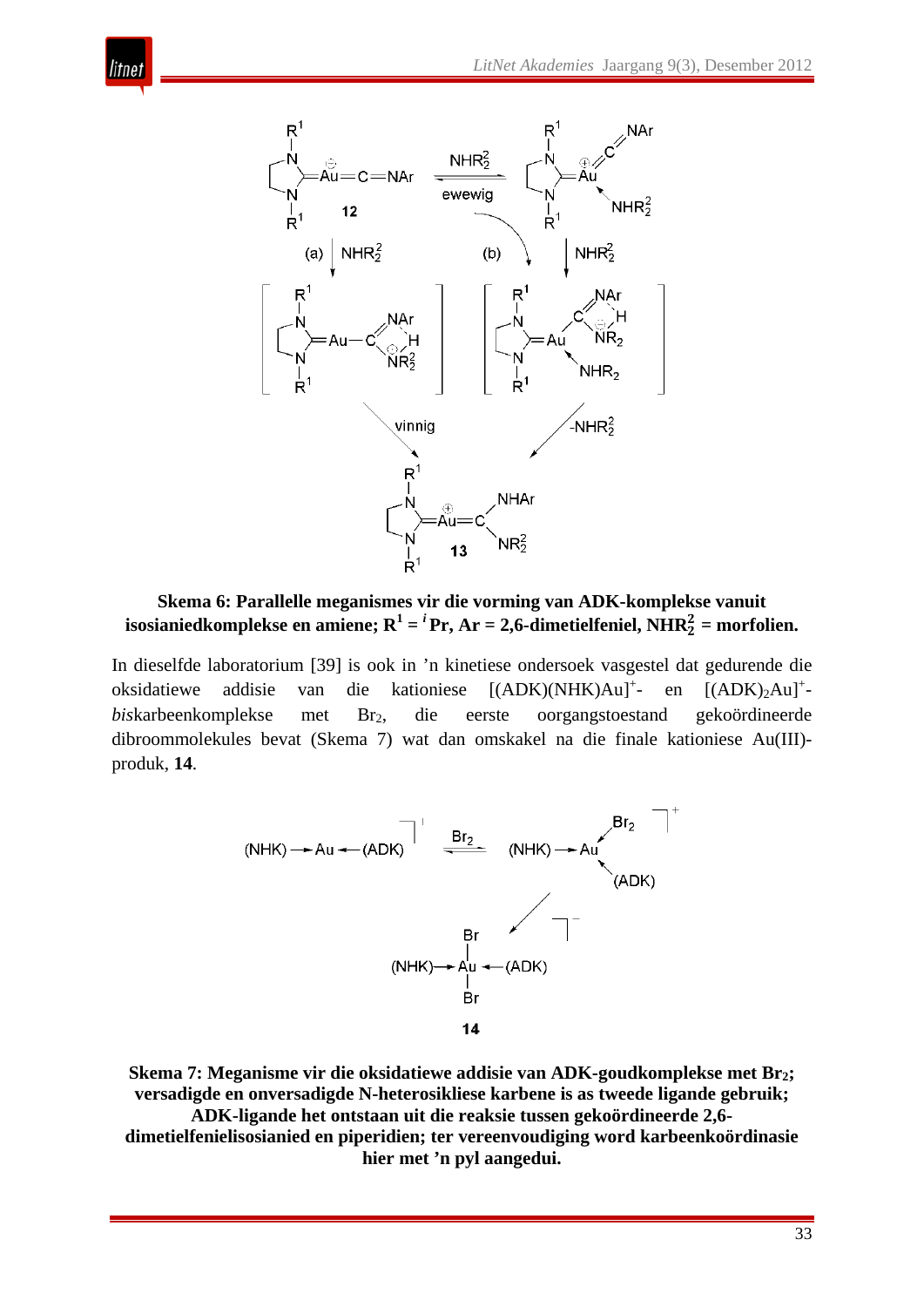Soos later sal blyk, kan dikernige, asikliese karbeenkomplekse 'n belangrike rol as katalisatore speel. Die eerste sodanige (min-onoplosbare) verbindings **15** en **16** is uitgaande van 4- en 2-piridielisosianiedkomplekse van goud in relatief lae opbrengste met behulp van 'n diamien, *p*-H2NC6H4NH2, berei (Skema 8) [40, 41].



## **Skema 8: Eerste bereidings van dikernige ADK-komplekse van goud (Fmes = nonafluoromesitiel).**

Gimeno, Villacampa en medewerkers [42] het ook die interaksie tussen isosianiede en 'n amien ingespan om hul ongeëwenaarde (ariel–ADK)-chelate van goud(III), **17**, te berei (Skema 9). Hulle doen dit in 'n gemodifiseerde benadering (Skema 9) deurdat die reaktiewe sekondêre amien reeds aanvanklik deel uitmaak van 'n bidentate piridiel-ariel-N^C-ligand in 'n bekende siklogemetalleerde kompleks van goud(III). Die nukleofiele aanval van die ingeboude amien op 'n vry isosianied vind plaas alvorens piridielsubstitusie en terselfdertyd die omskakeling van 'n 5-lid na 6-lid chelaat ter sprake kom.





litnet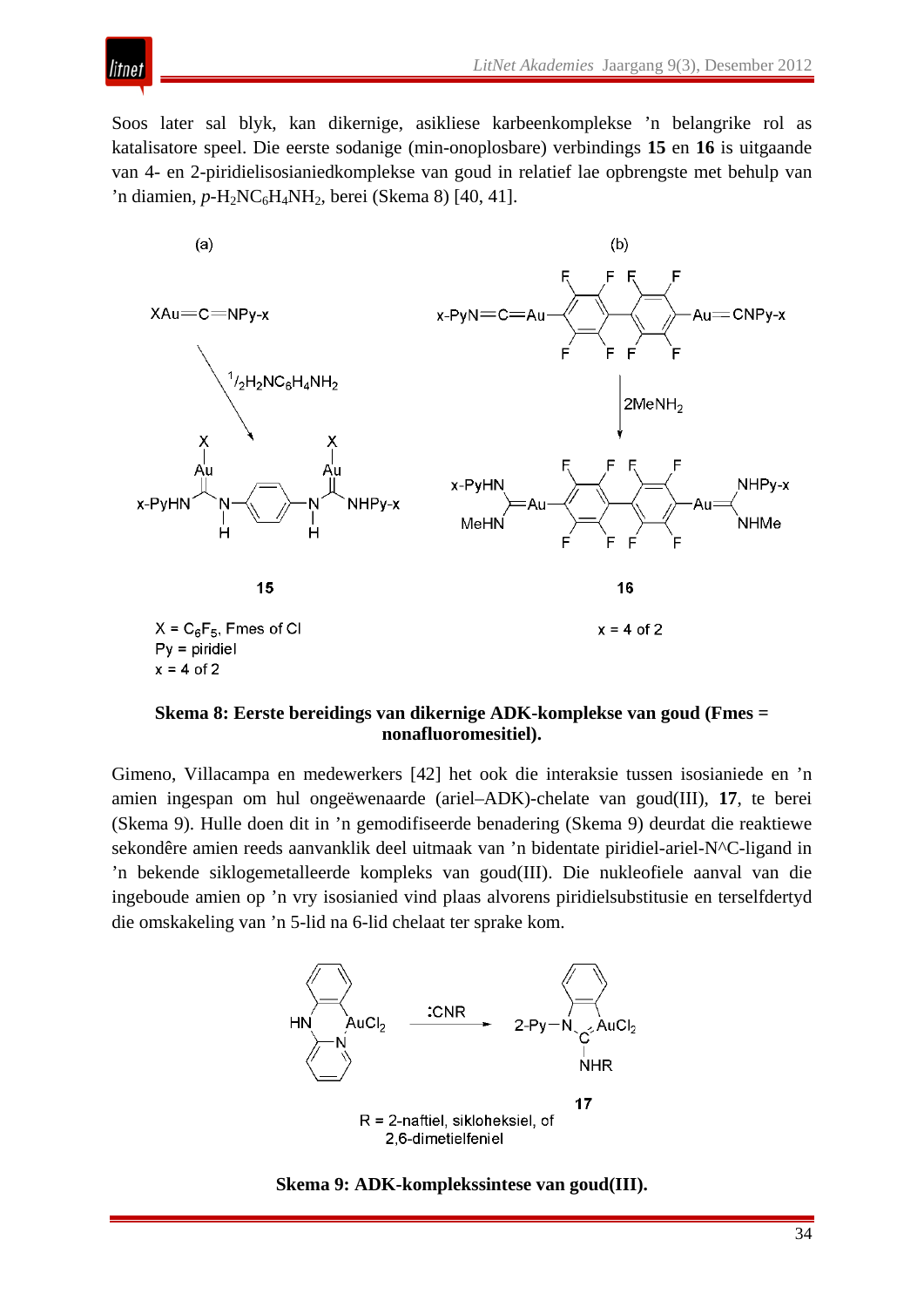# **2. Binding en struktuur**

Die belangrikste karakteriserende eienskap van asikliese karbeenkomplekse wat 'n aminosubstituent bevat, is die voorkoms van beperkte rotasie om die C(karbeen)–N-binding.

Dit skep die moontlikheid vir die ontstaan van geometriese isomere. In die belangrike ADKkomplekse is twee sodanige bindings per ligand betrokke en gevolglik neem die aantal moontlike geometriese rangskikkings ook toe. Die isomere word meestal op grond van <sup>1</sup>H-KMR-studies geïdentifiseer en die eerste sodanige ondersoek is reeds in 1974 vir platinum en palladiumkomplekse onderneem [43]. Sedertdien is heelwat karbeenkomplekse van goud ook onder die loep geneem ten einde isomeervoorkoms en -verspreiding te bepaal. Ter illustrasie word generiese voorbeelde van sulke isomere vir eenvoudige ADK-komplekse in Skema 10 getoon. Die *E*–*Z*-benadering word gebruik om die posisie van 'n spesifieke aminogroep ten opsigte van die goudfragment aan te dui. Ander outeurs noem hierdie isomere rotamere, diastereomere of konformere en gebruik ook terminologieë soos *cis–trans, syn–anti* en *endo– ekso* om spesifieke rangskikkings te beskryf [43, 34, 39].

a. Moontlike produkte gevorm vanuit primêre amiene,  $R^2NH_2$ 



b. Moontlike produkte gevorm vanuit sekondêre amiene,  $R^2R^3NH$ 

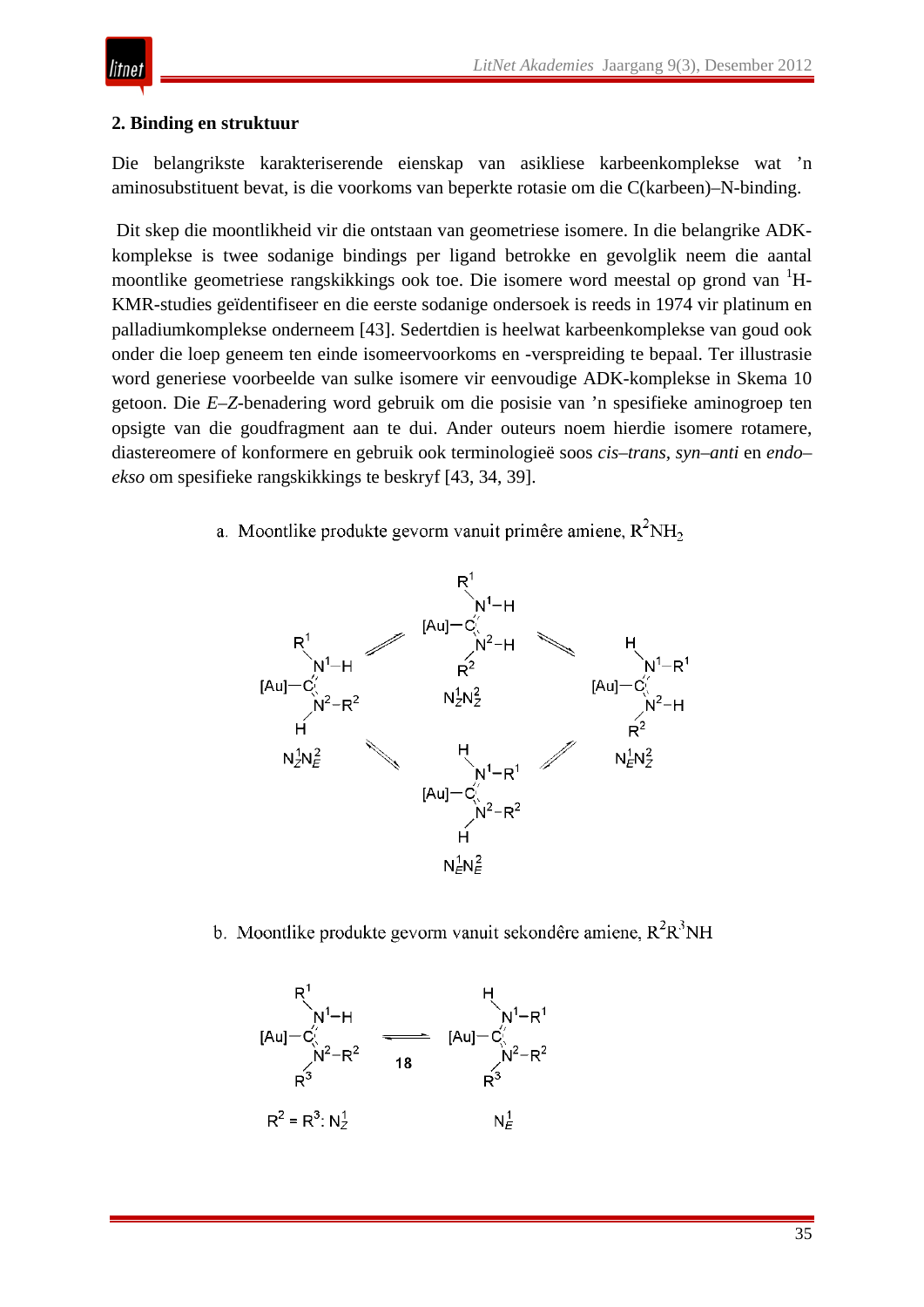# **Skema 10: Geometriese isomere van (ADK)Au(I)-komplekse; 'n vereenvoudigde skryfwyse word gebruik.**

Dit is duidelik dat die moontlikhede vir isomeervorming verskil indien primêre of sekondêre amiene in die sintese met isosianiedkomplekse van goud aangewend word. Met eersgenoemde as reaktant kan in beginsel vier isomere ontstaan, terwyl met die twee substituente  $R^2$  en  $R^3$  aan 'n sekondêre amien identies, slegs twee kan vorm; indien die twee groepe verskil, kan vier isomere gevisualiseer word deurdat  $R^2$  en  $R^3$  in (b) plekke omruil. Welke isomeer in elk van die gevalle by voorkeur sal vorm, word bepaal deur die steriese invloed wat die verskillende groepe onderling op mekaar uitoefen – die groepe wat in die *E*posisies voorkom, speel die deurslaggewende rol en gevolglik word die groepe wat die minste ruimte in beslag neem, daar aangetref. 'n Aantal verdere veralgemenings kan gemaak word:

- i. In die vaste toestand (*vide infra*) word meestal slegs die een isomeer verkry waarin die afstoting tussen  $R^1$  en  $R^2$  of  $R^3$  die laagste is. D.w.s. produkte wat ontstaan uit primêre amiene het die N $^1_Z$ N $^2_Z$ -konfigurasie en dié vanuit sekondêre amiene waarin  $R^2 = R^3$ , die N $^1_Z$  rangskikking [34, 38, 41, 44, 45].
- ii. In oplossing kom meer isomere voor, alhoewel hulle nie altyd eenduidig gekarakteriseer kan word nie [16]. Die relatiewe verhoudings waarin isomere voorkom, word termodinamies bepaal en is temperatuur- sowel as oplosmiddelafhanklik. Die isomere wat die meeste gerapporteer word, het N<sup>1</sup><sub>Z</sub>N<sup>2</sup><sub>Z</sub> (dominant),  $N_Z^1 N_E^2$  en  $N_E^1 N_Z^2$  geometrieë.
- iii. Na die reaksie van 'n gekose isosianiedkompleks met sekondêre amiene waarin  $R^2$  =  $R^3$ , is die N<sub>Z</sub>-isomeer die oorheersende spesie in oplossing. Indien  $R^2 \neq R^3$  (min sulke voorbeelde is gerapporteer [44]), kom in die vaste toestand die groep met die grootste steriese omvang in die *Z*-oriëntasie voor ten einde afstoting te beperk. Dit is ook die belangrikste isomeer in oplossing.
- iv. Intramolekulêre H-binding kan eerstens beperkend inwerk op die aantal isomere wat in oplossing sal voorkom en tweedens aanleiding daartoe gee dat 'n ander isomeer vorm as die een wat bloot op steriese gronde verwag sou word om dominant te wees (*vide infra*).
- v. Tot dusver is nog nie aangetoon dat die ligand wat *trans* tot die karbeen in lineêre goudkomplekse voorkom, enige invloed op die voorkoms en verspreiding van isomere uitoefen nie.

In wat volg, word bogenoemde bevindings en ander strukturele eienskappe van asikliese karbeenkomplekse van goud aan die hand van voorbeelde uit die onlangse literatuur geïllustreer.

Deur reaksie van die isosianiedkomplekse  $[XAu(CNPy-4)]$   $(X =$  pentafluorofeniel of nonafluoromesitiel) met H<sub>2</sub>NMe en HNEt<sub>2</sub> het Espinet en medewerkers [40] 'n aantal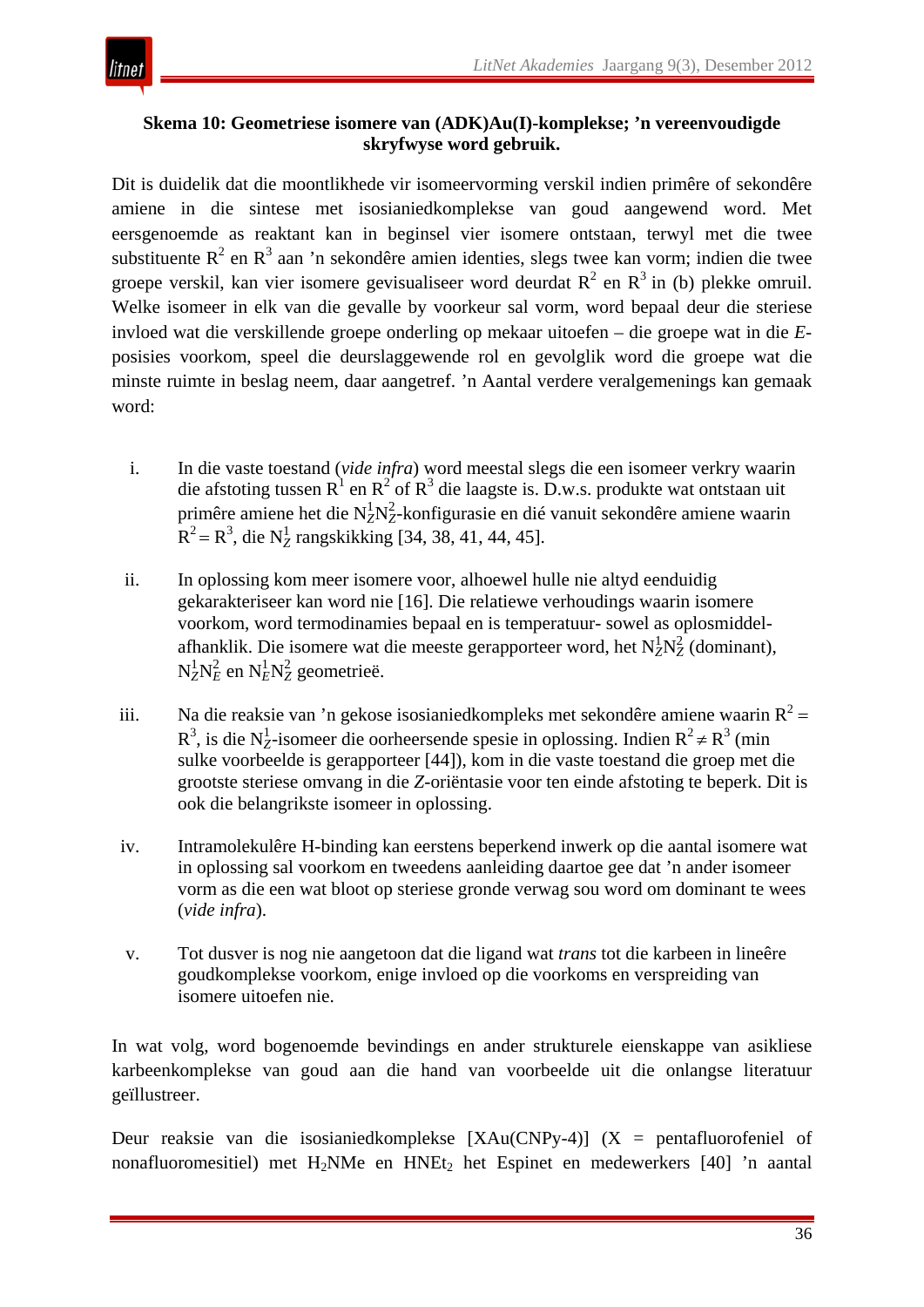karbeenkomplekse van goud berei. Met die primêre amien as reagens toon <sup>1</sup>H-NMR-spektraanalise met behulp van die Kern-Overhauser-Effek (KOE) in 'n gedeutereerde asetoonoplossing op die aanwesigheid van twee isomere uit die moontlike vier wat teoreties sou kon vorm (19, Skema 11); die N<sub>Z</sub>N<sub>Z</sub>-rangskikking is dominant (reël ii hier bo). HNEt<sub>2</sub> produseer slegs die N*<sup>Z</sup>* 1-isomeer **20** (reël iii). Met 'n gekoördineerde 2-piridielisosianied (2- PyNC) as reaktantkompleks bly die geometriese resultaat na reaksie met 'n sekondêre amien dieselfde [41]. In die produkmengsel wat met 'n primêre amien verkry word, verander die situasie egter drasties: van die vier moontlike isomere word net een in CDCl<sub>3</sub>-oplossing waargeneem, nl. die  $N_E^1 N_Z^2$ -isomeer 21 (Skema 11(c)) wat deur interne H-binding gestabiliseer word (kyk punt iv hier bo). Dieselfde geometrie kom ook in die kristallyne toestand voor, soos twee kristalstruktuurbepalings  $(X = Cl, Fmes)$  kon aantoon. Hierdie tipe ligande is in 'n latere publikasie [46] as H-binding-ondersteunde heterosikliese karbene, HBHK's (Eng*. hydrogen bond supported heterocyclic carbenes, HBHCs*) aangedui, omdat 'n seslidring deur die H-binding ontstaan en die asikliese karakter sodoende gedeeltelik opgehef word. In hierdie artikel word sulke ligande in verdere besprekings as H-gebonde asikliese diaminokarbene (HADK's) aangedui.



**Skema 11: Geometriese isomere van goudkarbeenkomplekse berei vanuit 4- en 2** piridielisosianiede;  $X = C_6F_5$ , Fmes of Cl.

Dis interessant dat 'n alkoksi(amino)karbeenkompleks van goud **22** (Skema 12) waarvoor 'n krooneter-gefunksionaliseerde isosianiedkompleks en metanol as uitgangstowwe gedien het [47], as twee isomere in oplossing voorkom. Die dubbelbindingkarakter van die C(karbeen– O)-binding is skynbaar nie by kamertemperatuur hoog genoeg om tot die vorming van verdere  $O_Z^1$ - en  $O_E^1$ -isomere aanleiding te gee nie.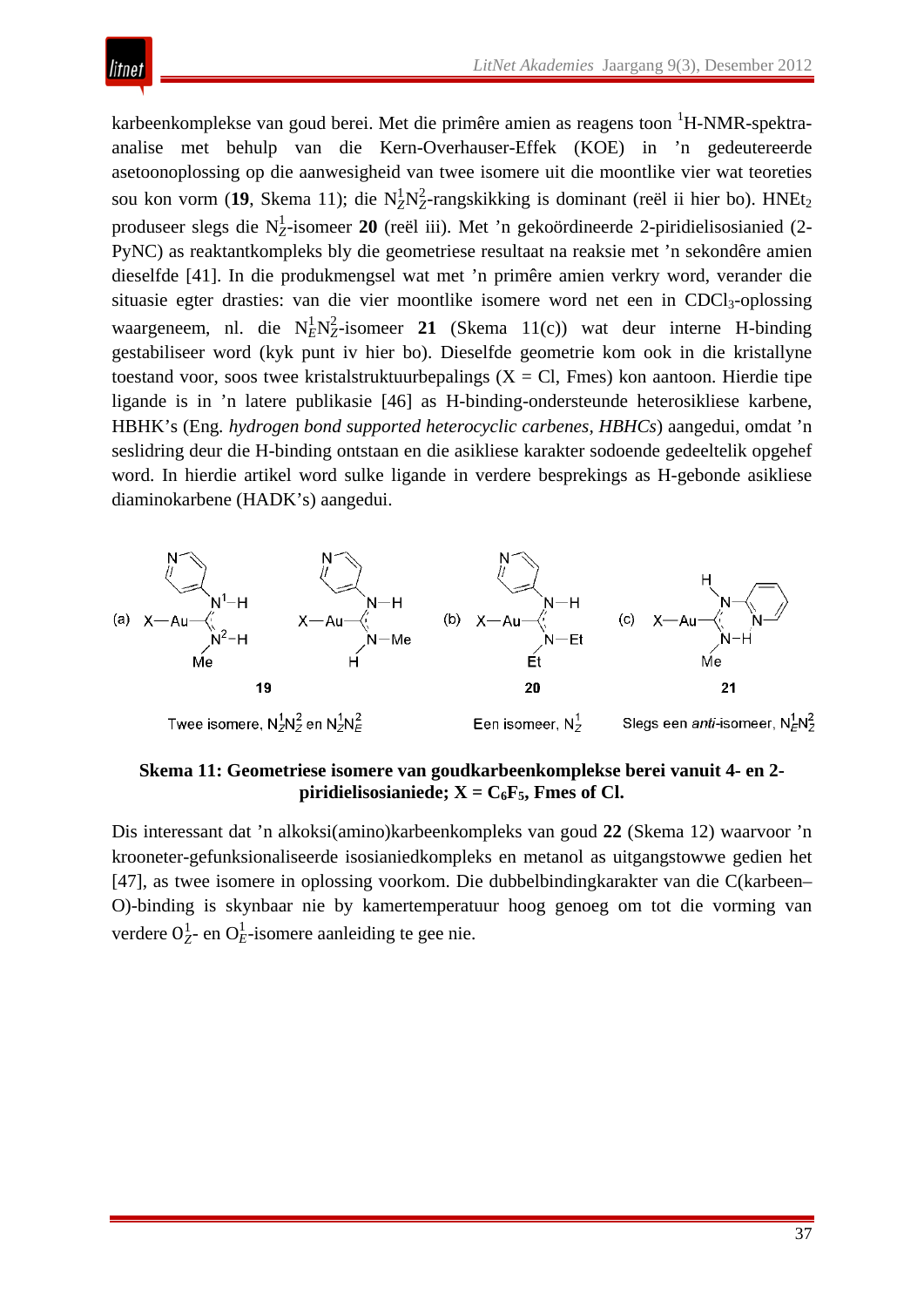

**Skema 12: Geometriese isomere van 18–kroon–6-gesubstitueerde, N,O-asikliese karbeenkomplekse van goud; die bydraende imienstruktuurtipe word sonder formele ladings in hierdie sketse gebruik.**

Die eerste kristalstruktuurbepaling van 'n goudkarbeenkompleks, dié van 'n goud(III) biskarbeenkompleks,  $[{p-MeC_6H_4NH}_2C_2AuI_2]ClO_4·Et_2O$ , is reeds in 1974 gerapporteer [48], en daarna verskyn ander sodanige resultate vir asikliese goudkarbeenkomplekse met tussenposes. Gedurende die periode 2007–2012 sien verskeie artikels die lig [34–36, 38, 40– 42, 44–47, 49, 50]. Hierdie werk, en veral die agt strukture van [(ADK)AuCl]-komplekse wat deur Hashmi en medewerkers [34] beskryf is, dra daartoe by dat spesifiek vir ADKkomplekse 'n aantal samevattende veralgemenings ten opsigte van hul strukture gemaak kan word.

- i. Soos op grond van vorige ervaring verwag kan word, is goud(I)-karbeenkomplekse essensieel lineêr uitgerig.
- ii. Die Au–C(karbeen)-bindingslengte in ADK-komplekse is nagenoeg 2.0 Å en dit stem ook goed ooreen met dieselfde afstand in NHK- en ander karbeenkomplekse.
- iii. Die genoemde bindingsafstand is onsensitief teenoor veranderinge in die *trans* geposisioneerde ligand en selfs ten opsigte van variasies in die substituente op die asikliese karbeen.
- iv. Die ADK-komplekse het aansienlik groter N–C(karbeen)–N-hoeke (~117°) as gekoördineerde NHK-ligande (~106°). Die implikasie daarvan is 'n groter keëlhoek by eersgenoemde. Weens die vlak geometrie van die NC(karbeen)N-eenheid openbaar eenvoudige-asikliese ligande – net soos NHK's – 'n waaiervorm in teenstelling met byvoorbeeld fosfiene of fosfiete wat keëlvormig is.
- v. Soos in die bespreking hier bo genoem, word die groepe wat die grootste ruimte in beslag neem in die afwesigheid van interne H-bindings steeds in die *Z*-posisie ten opsigte van die goudatoom aangetref.
- vi. Die C(karbeen)–N-bindingsafstande van nagenoeg 1.3 Å stem goed ooreen met die C–N-afstande in piridien  $(1.337 \text{ Å}, \text{gem.})$  en dui op aansienlike dubbelbindingkarakter [51].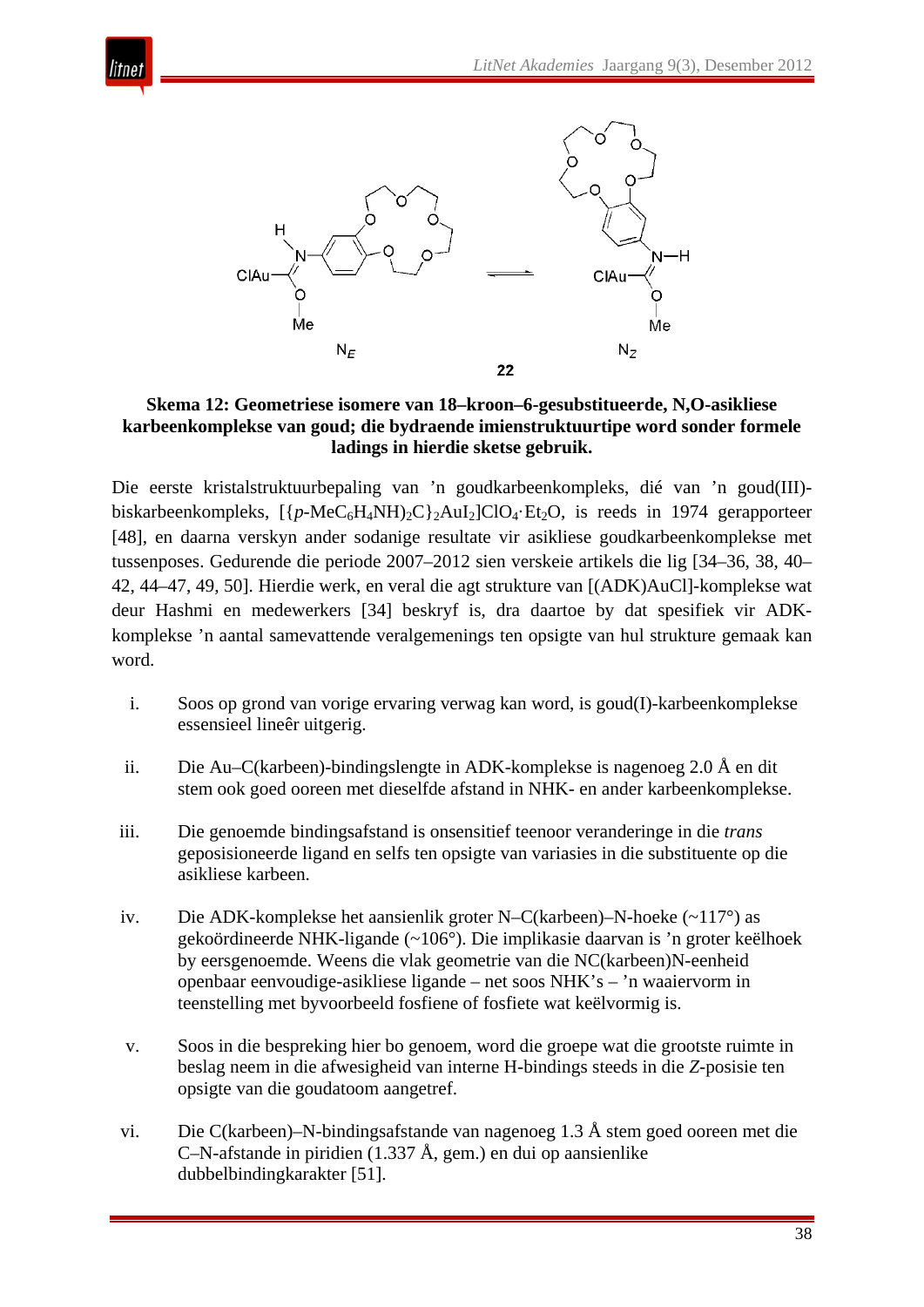Ter illustrasie van punt v hier bo word 'n kompleks van Merz en Hong en medewerkers [35] in Fig. 1 getoon. Dis duidelik dat die bonkige adamantielgroepe in die *Z*-posisies voorkom, terwyl die fenielringe benaderd parallel in die posisies waar die intersubstituent-afstoting die grootste is, geplaas is.

itnet



#### **Figuur 1. Molekulêre struktuur van kompleks 2 (R = adamantiel); die goud- en omringende atome word as sfere getoon; die hoek tussen die fenielringvlakke is 13.6°.**

Die implikasie van punt vi vir ADK-komplekse in terme van die hibridisasie-formalisme is dat die formeel ongevulde p-orbitaal op die karbeenkoolstof grotendeels deur alleenpaarelektrone afkomstig van die twee naburige N-atome in 'n "stoot-stoot"-aksie [31(a)] in beslag geneem word. Laasgenoemde p-orbitaal is dus min beskikbaar vir π-elektrone wat op die metaal beskikbaar is (terugdoneringsaksie), en ADK-ligande is by uitstek σ-donors. Aangesien π-donasie vanaf O- en S-atome na die karbeenkoolstofatoom in 'n mindere mate voorkom as by N-atome, bestaan by alkoksi- en tiokarbeenkomplekse derhalwe 'n groter moontlikheid vir  $M \rightarrow L$ -terugdonasie as by ADK-komplekse. Bogenoemde kwalitatiewe interpretasie, wat teruggevoer kan word na die baanbrekerswerk in die groep van (EO) Fischer gedurende die sewentigerjare van die vorige eeu [2, 52], is onlangs uitgaande van uiteenlopende oogpunte, teoreties in goudkomplekse ondersteun.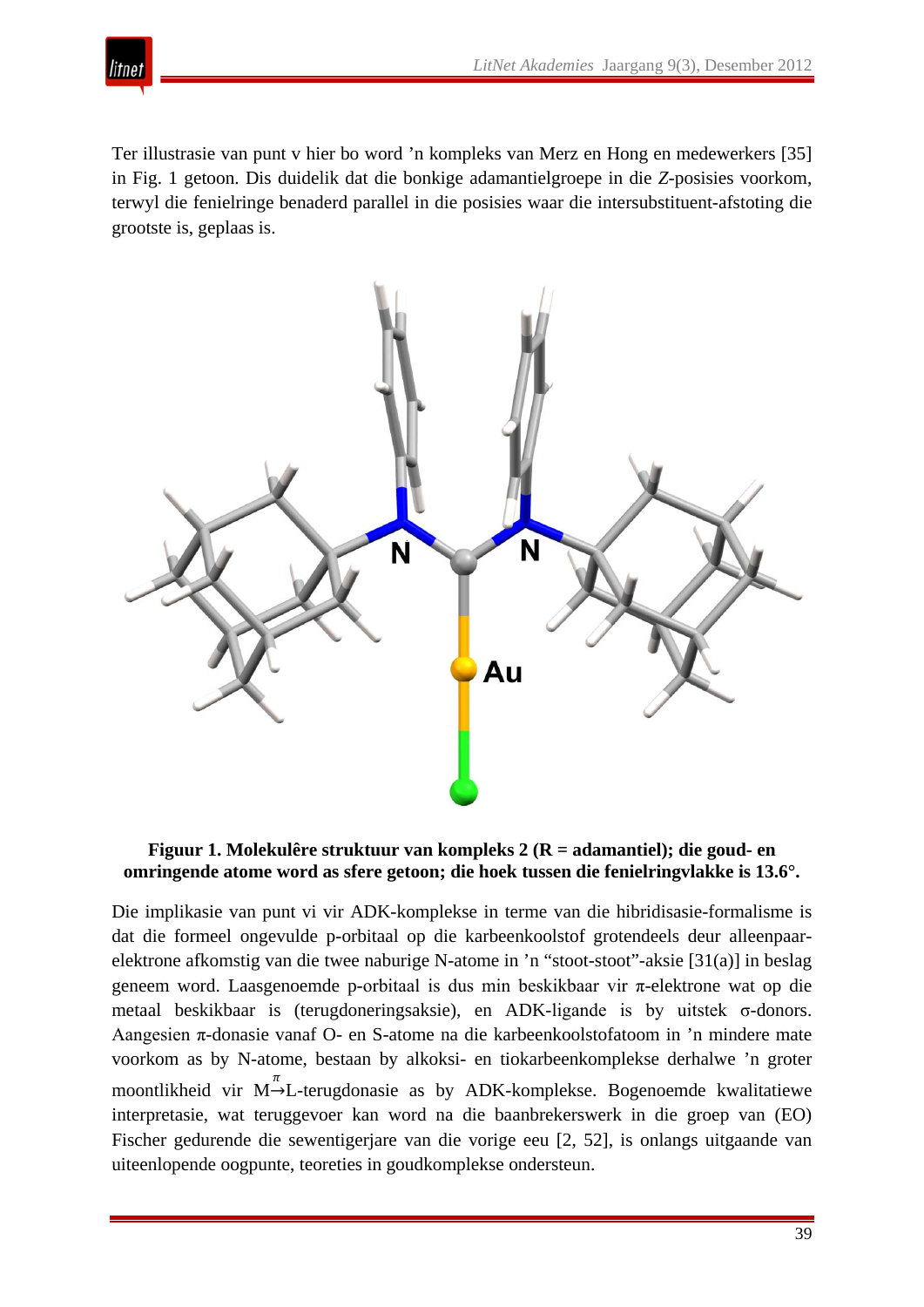Op grond van kwantum-meganiese berekeninge en 'n geassosieerde solveringsmodel kom Yates en medewerkers [53] tot die gevolgtrekking dat asikliese diaminokarbene 'n hoër basisiteit besit as N-heterosikliese karbene of fosfiene, onafhanklik van welke oplosmiddel in die berekeninge gebruik word. Alhoewel hul modelle heelwat aannames bevat, word uitstekende argumente gebruik om dit ten minste op 'n vergelykende basis te regverdig. Die belangrike onderskeidende rol wat die N–C(karbeen)–N-hoek (kyk punt iv hier bo) speel, word weer eens beklemtoon. Let daarop dat hierdie outeurs – soos trouens deesdae heelwat ander in die organiese-chemie-literatuur – deurgaans verwys na die  $pK_a$ -waardes van basisse soos die vry karbene, terwyl sulke waardes eintlik op die gekonjugeerde sure van die gekose basisse van toepassing is. Hoe groter sodoende 'n gerapporteerde, geassosieerde p $K_a$  vir 'n spesifieke basis is, des te kleiner is die werklike  $pK_b$ -waarde daarvan en des te sterker is die basis. Kwalitatief kan 'n groter wordende N–C(karbeen)–N-hoek in terme van Bent se reël [54] in verband gebring word met toenemende s-karakter in die oorvleuelende s<sup>x</sup>p<sup>y</sup>-tipe hibriedorbitale. Die alleenpaar-bevattende σ-orbitaal verkry gevolglik meer p-karakter en die elektrone daarin word makliker aan 'n suur (soos byvoorbeeld 'n metaalfragment) gedoneer. Dit bring mens met 'n ander pad by die goeie σ-donorvermoë van ADK's uit. Die hoër basisiteit van ADK-ligande in vergelyking met NHK's is ook onlangs deur berekeninge op verskeie kwantum-meganiese-teorie-vlakke bevestig [35]. Die  $E_{\sigma}$ -orbitale oftewel die alleenpaarbevattende orbitale van eersgenoemde, het hoër energieë as dié van hul NHKeweknieë of van fosfiene. Dit maak die asikliese karbene die beste -donors en sterkste basisse in die drie genoemde kategorieë.

Tydens 'n poging om hul reeds genoemde reaksiedata wat massaspektrometries verkry is teoreties te bevestig, stel Chen en medewerkers [37(b)] vas dat dispersiekragte 'n uiters belangrike rol by die interpretasie van botsing-geïnduseerde dissosiasies (BID's) van eenvoudige kompleksfragmente van goud speel. Omdat hulle lineêre vrye-energie-verbande (LVEV's) tussen beide die Hammet-konstantes  $\sigma$  en  $\sigma^+$  en vrye energieveranderinge gevind het, kon die relatiewe belangrikheid van die twee bydraende strukture C (kationiese lading op goud gelokaliseer) en **D** ('n karbokationiese kompleks) (Skema 5) nie opgeklaar word nie.

'n Besondere eienskap van sekere goudkomplekse is dat, veral in die vaste toestand, goudatome soms op 'n relatief kort afstand van mekaar voorkom, wat sodoende intermetaliese binding impliseer. Sodanige aurofiliese interaksie is reeds eksperimenteel [22] sowel as teoreties [23] deeglik ondersoek en talle voorbeelde vir P-donorkomplekse sowel as vir NHK-komplekse is gerapporteer. Daarteenoor is dit merkwaardig hoe min asikliese karbeenkomplekse van goud tot dusver sodanige interaksies toon. Vir ADK-komplekse vind Howell en medewerkers [44] dat die goudatome in kristalle van  $[(NCS)Au{C(NHMe)NEt<sub>2</sub>}]$ op 'n afstand van 3.132(1) Å van mekaar voorkom, terwyl Espinet en medewerkers vasstel dat Au···Au-interaksies in hul gekristalliseerde 2-piridielbevattende karbeenkomplekse (HADK's) aanwesig is [40], maar nie in die vergelykbare komplekse wat vanuit 4 piridielisosianied berei is nie [41]. In die lig van die eersgenoemde resultaat met tiosianaat in die *trans*-posisie, sal dit insiggewend wees om te weet of sodanige interaksies ook in vergelykbare kristallyne  $[CIAu{C(NHMe)NEt_2}]$  te vinde is of nie. Voorbeelde van Au $\cdots$ Aukontakte in alkoksi(organo)- en in kogekristalliseerde ADK- en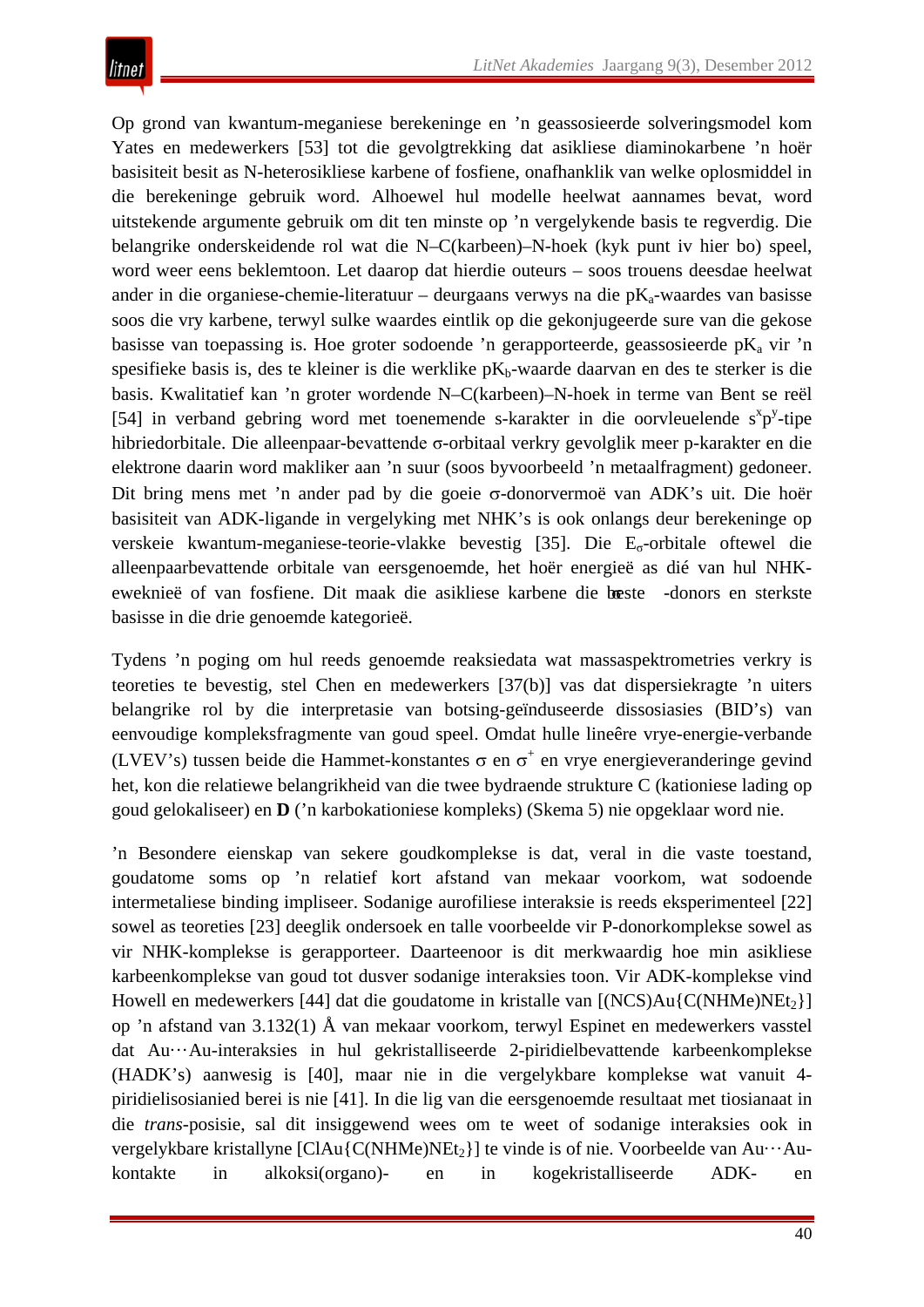alkoksi(amino)karbeenkomplekse van goud(I) is gevind. Eersgenoemde (Au···Au-afstand: 3.387(1) Å) is van die gekruisde-swaard-tipe [36] en die tweede (Au···Au-afstand: 3.288(1) Å) kom in 'n dimolekulêre aggregaat voor [45].

Een van die verbindings **17** (R = 2,6-dimetielfeniel) verskaf die enigste voorbeeld van Au···Au-kontakte wat in asikliese karbeenkomplekse van Au(III) voorkom (Au···Au-afstand: 3.514(2) Å) [42]. Die kortste Au(III)··· Au(III) wat nog gerapporteer is, is in 'n (6-ariel-2,2'bipiridien)asetielkompleks gevind (afstand: 3.495(2) Å) [55].

# **3. Toepassings in homogene katalise**

In die eerste ondersoek waarin asikliese karbeenkomplekse van goud as katalisatore gebruik is, vergelyk Echavarren, Espinet en hul medewerkers [46] die aktiwiteite van 'n aantal *in situ* gedechlorineerde HADK-komplekse (mengsel **VII**, Skema 13) met dié van 'n geïsoleerde kationiese [(HADK)Au]-triflimaatkompleks (**23**), asook met die isomeriese komplekse **19** in teenwoordigheid van AgSbF6 (mengsel **VIII**, Skema 13). Voorbeelde van die tipe skeletale herrangskikkings en metoksisikliserings (met metanol) wat uitgaande van 'n 1,6-enyn **24** verkry is, word in Skemas 14 en 15 getoon. Die uiters lae aktiwiteit, of selfs onaktiwiteit, van die katalisator (in **VIII**) wat 'n 4-piridielgroep dra, is toegeskryf aan die intermolekulêre blokkering van 'n ontruimde koördinasieposisie op die goudatoom deur die imienstikstofatoom in 'n piridielring. Alkynkoördinasie en aktivering word sodoende verhoed. Die interne H-gebonde 2-piridielgroep speel nie so 'n nadelige rol nie en die katalisatore **VII** en **23** toon hoë aktiwiteite, selfs in vergelyking met die prestasie van bekende effektiewe [LAu]<sup>+</sup>-katalisatore [56].



**Skema 13: HADK- en ander komplekse van goud(I) wat met (19 en 22) of sonder (23) 'n dechlorineringsmiddel as katalisatore gebruik is.**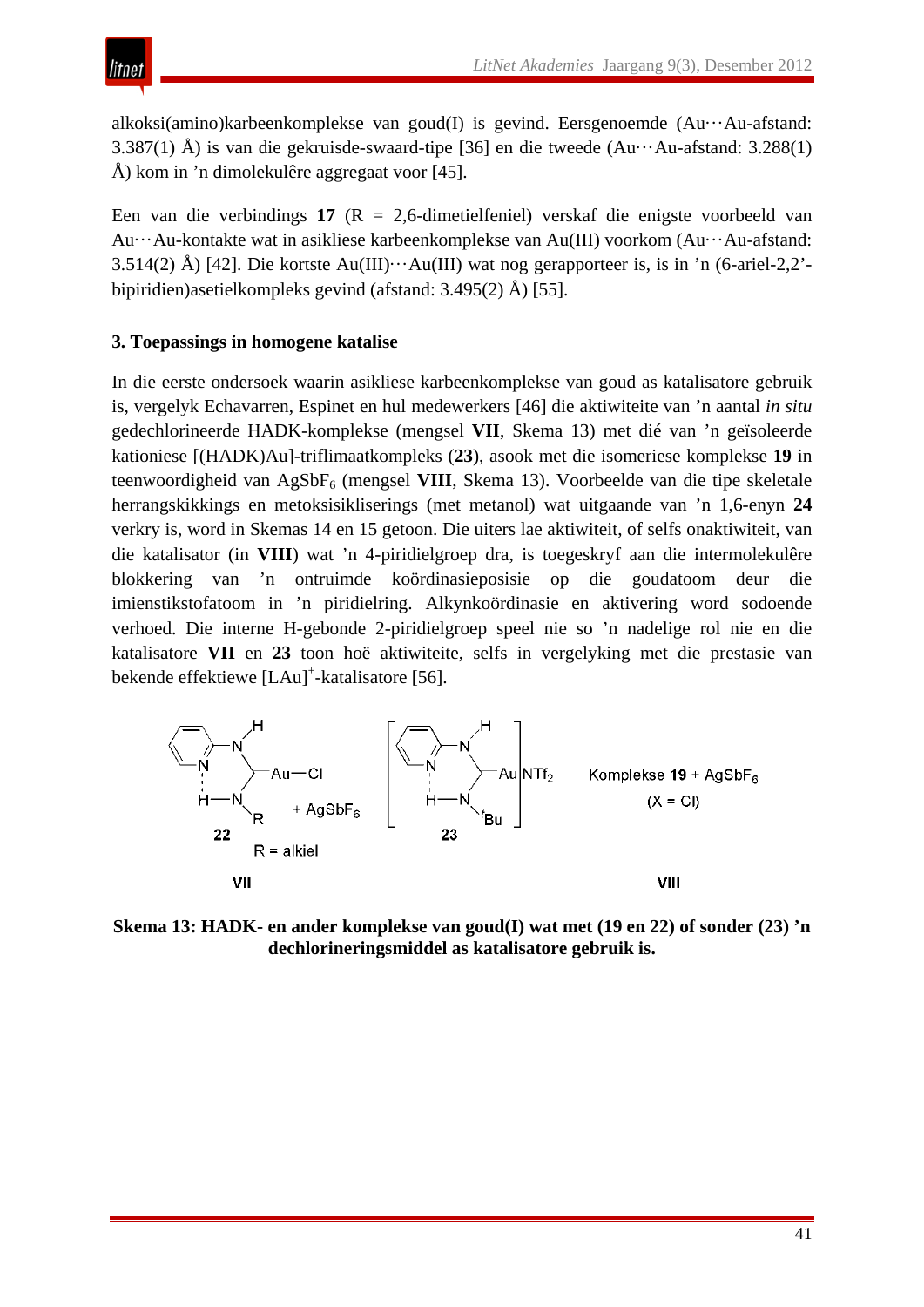

tnei

 $R^1$  = H,  $R^2$  = Me

**Skema 14: Sikliseringsreaksies van 1,6-enyne met behulp van goud-katalisatore; Z = C(CO2Me)2; i = VII, 23, VIII (Skema 13).**



**Skema 15: Metoksisikliserings met behulp van goud-katalisatore.**

Voorts is dit belangrik dat aangesien die katalise van metoksisiklisering in 'n polêre metanoloplossing waarin interne H-bindingsvorming nie voorkom nie, in hoë opbrengs met behulp van **23** plaasvind, sodanige binding nie 'n vereiste vir effektiewe katalisatorwerking is nie. Inderdaad is dié gevolgtrekking deur uitgebreide opvolgstudies bevestig. In drie navorsingsgroepe is nagenoeg 20 eenvoudige [(ADK)AuCl]-komplekse van die tipe **18** soos getoon in Skema 10(b) berei en saam met AgX ( $X = N T f_2$ ,  $SbF_6$ ,  $N N f_2$ ,  $O T f$ ,  $O T s$ ,  $B F_4$ ,  $O N f$ of PF6) as dechlorineringsmiddel in 'n groot verskeidenheid reaksies as katalisatore aangewend. Enkele triflimaatkomplekse is vooraf uit **18** gemaak en dan as silwervrye katalisatore ingespan. Die eerste stel reaksies het sikliserings van 1,6-enyne soos reeds in Skemas 14 en 15 getoon, behels [57], terwyl 'n tweede reeks, ook afkomstig vanuit Espinet se laboratorium [58], in Skema 16 opgesom word.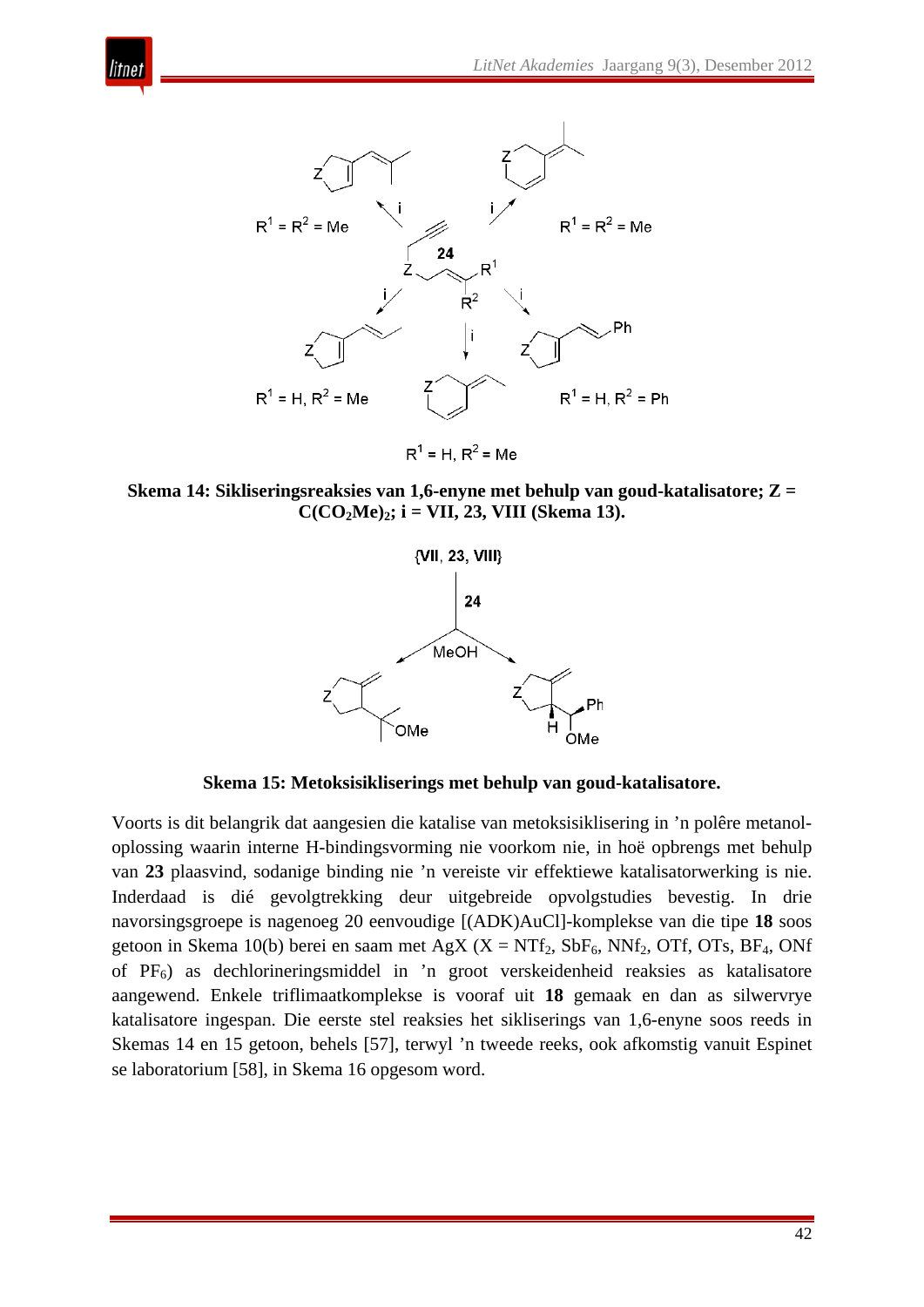



## **Skema 16: i Sikliserende herrangskikking, ii hidroaminering en hidroalkoksilering (Cbz = karboksibensiel), iii hidroarilering (van asetileenkarboksielsuurester met mesitileen) en bensilering (van anisool met fenieletielasetaat).**

Hashmi en sy medewerkers [34] gebruik twee toetsreaksies in hul gaschromatografiese ondersoeke, nl. 'n fenolsintese (Skema 17(a)) en die hidrasie van fenielasetileen (Skema 17(b)) om hul katalisatore met mekaar te vergelyk. Uit die voorafgaande drie artikels [57, 58, 34] kan 'n aantal gevolgtrekkings gemaak word. Dit moet steeds in gedagte gehou word dat die katalitiese werking nie geoptimaliseer is of volledige kinetiese ondersoeke uitgevoer is nie, en dat die bevindings dus hoofsaaklik gebaseer is op opbrengste wat verkry is.



**Skema 17: Fenolsintese en alkynhidrolise met behulp van goudkatalisatore; i MeOH/H2O.**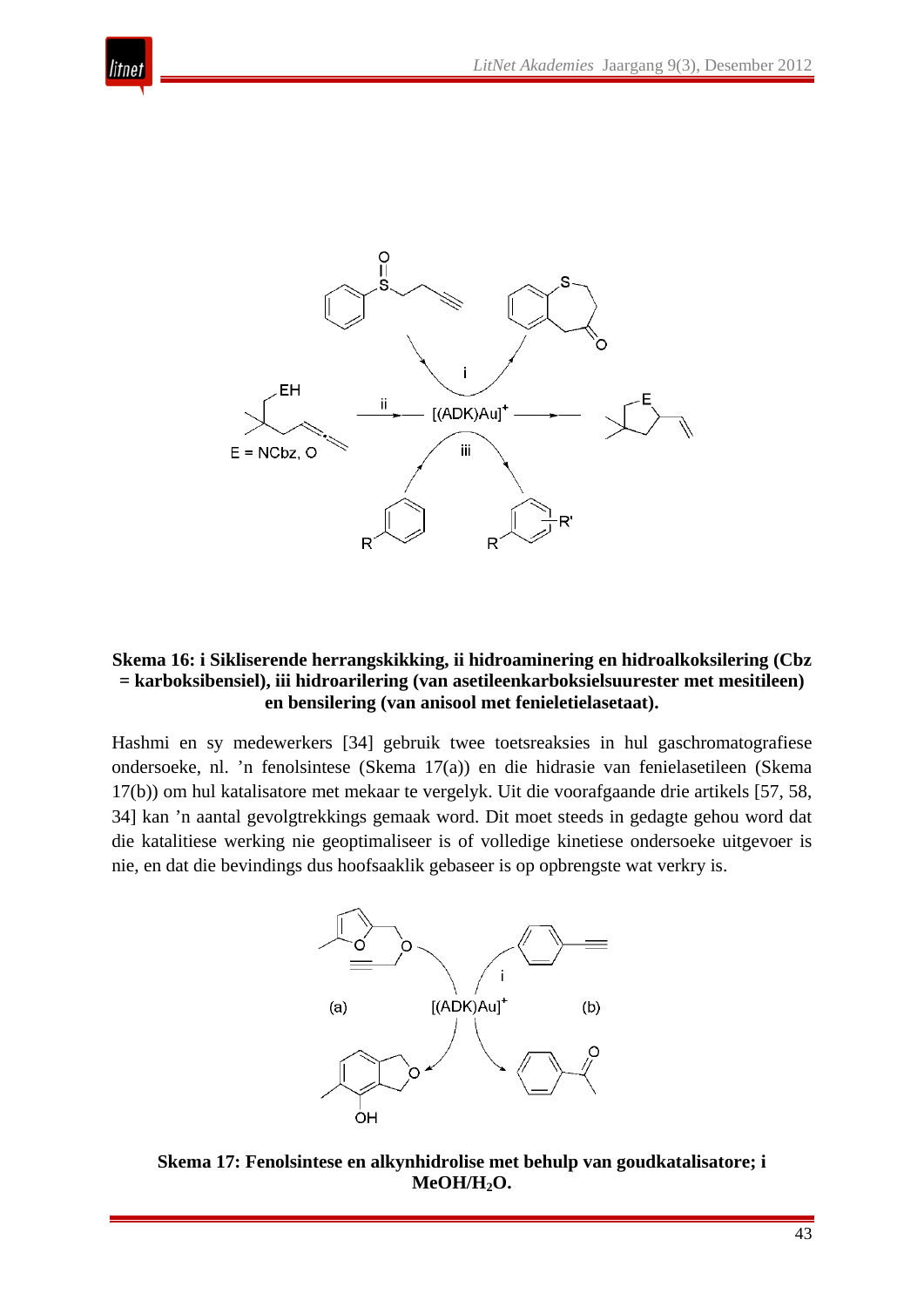i. Die katalitiese toepassingsmoontlikhede van [(ADK)Au]+-komplekse strek wyd – veral waar sterk donoreienskappe van die ligand vereis word.

tnei

- ii. 1,6-Enynsikliserings word net so goed of soms beter deur ADK-komplekse van goud(I) gekataliseer as deur NHK-komplekse en beide funksioneer meer effektief as fosfienkomplekse.
- iii. In baie gevalle is ADK-komplekse meer regio- en chemoselektief as ander komplekse wat reeds getoets is. Die substituente op die N-atome speel hier 'n belangrike rol, alhoewel duidelike en rasionaliserende riglyne nog nie bestaan nie.
- iv. In die fenolsintese word buitengewoon hoë omsettingsgetalle deur een of twee *t*-Bugroepe op die N-atome bewerkstellig. Verder toon prekatalisatore wat met behulp van primêre amiene berei is, laer aktiwiteite as dié wat vanuit sekondêre amiene verkry is.
- v. Ongetwyfeld speel die teenione van [(ADK)Au]<sup>+</sup>-komplekse 'n belangrike rol met betrekking tot die aktiwiteit en effektiwiteit van katalisatore. Op hierdie stadium is dit nog nie moontlik om uitsluitsel te gee oor watter teenioon die geskikste vir 'n gekose omsetting sal wees nie. SbF<sub>6</sub>, NNf<sub>2</sub> en NTf<sub>2</sub> word tans die meeste gebruik, alhoewel ONf- en OTf- ook in sommige gevalle belofte toon.
- vi. Meestal toon halogeenvrye katalisatore en dié waarvan die halied *in situ* verwyder is, nagenoeg dieselfde aktiwiteite, mits die teenioon dieselfde is.

Die reeds genoemde bonkige ligande van Merz en Hong en medewerkers (Fig. 1) [35] koördineer aan AuCl en vorm dan (in die teenwoordigheid van AgOTf) uiters goeie katalisatore vir 'n hidroamineringsreaksie van 'n alkeniel van ureum, asook vir indooladdisie aan 'n 1,6-enyn. In laasgenoemde omsetting is twee produkte ter sprake en dis nog onduidelik waarom 'n kompleks met *t*-Bu-substituente aan beide N-atome een produk tot gevolg het terwyl twee adamantielgroepe in dieselfde posisies verkieslik tot 'n ander lei.

'n Goudbevattende di(alkoksi)karbenium- oftewel oksoniumioon **26**, vorm spontaan vanuit [LAu]+ (L = fosfien, fosfiet, isosianied, ADK of NHK) en 'n diënoaat, **25** (Skema 18) [59]. In 'n verdere reaksie met water vorm dié verbinding 'n vinielgoudkompleks, **27**, behorende tot 'n klas van verbindings wat as intermediêre in 'n verskeidenheid goudgekataliseerde nukleofiele addisies aan alkyne of allene gepostuleer en toe bewys is [60]. Die karbeniumioon **26** is teoreties aan die hand van digtheidsfunksionaalteorie (DFT) ondersoek. 'n Parallelle kinetiese ondersoek het getoon dat die tempo van die hidrolise (ii, Skema 18) grootliks beïnvloed word indien verskillende ligande, L (Skema 19), aan goud gekoppel word. Met sodanige variërende L korreleer die berekende energieë van die laagste ongevulde molekuulorbitale (LOMO's) van die betrokke karbeniumkomplekse (**26**) uitstekend met die eksperimentele snelheidskonstantes vir die reaksie. Hierdie energieë kan as maatstaf dien vir die aktivering van vergelykbare ringsisteme vir verdere nukleofiele aanval, in afhanklikheid van L. Die orde van aktivering deur die gekose reeks ligande in Skema 19, naamlik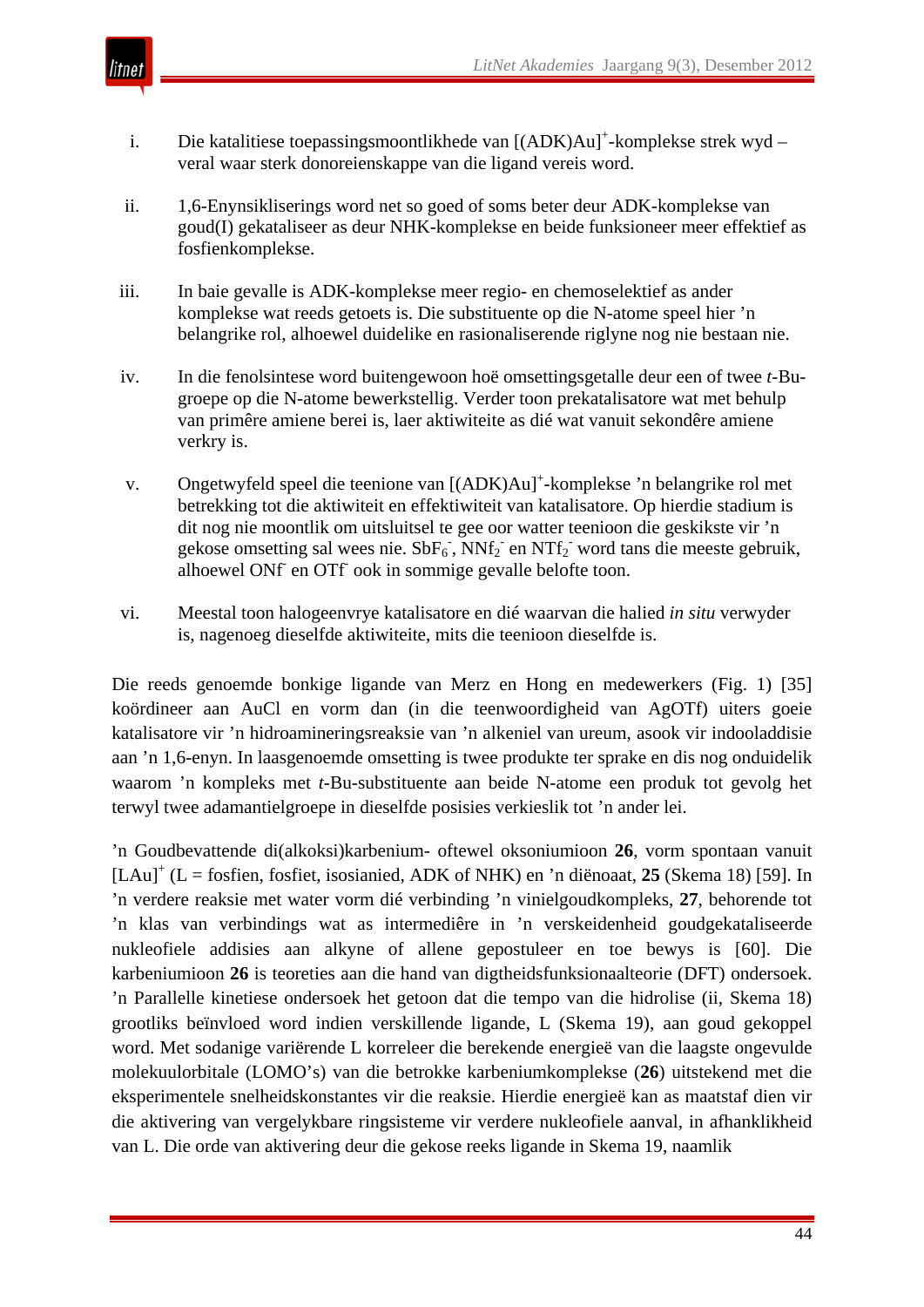fosfiet (**29**) > isosianied (**31**) > fosfien (**28**) > ADK (**32**) > steries gehinderde fosfien (**30**) > NHK (**33**),

kon nie in terme van eenvoudige chemiese konsepte gerasionaliseer word nie. So is byvoorbeeld reeds tevore genoem dat ADK's sterker basisse is as sowel fosfiene as NHK's, wat daarop dui dat basisiteit nie in die reeks hier bo die bepalende faktor kan wees nie.



**Skema 18: Diënoaatomskakeling na oksikarbeniumkomplekse van goud en hidrolise**  daarvan om vinielgoudkomplekse te lewer; i [LAu]OTf, ii H<sub>2</sub>O.



**Skema 19: Ligande (L in Skema 18) wat in 'n kinetiese ondersoek gebruik is.**

#### *Asimmetriese katalise*

litnet

Ten spyte van uitmuntende resultate wat met chirale fosfiene vir dikernige en met fosfiete en fosforamidiete vir monokernige goudkomplekse verkry is [25, 26, 33], was chirale Nheterosikliese en ander karbeenkomplekse tot dusver nie suksesvolle kandidate vir sulke enantioselektiewe omsettings nie [25, 32]. In die beste gevalle, was die enantioselektiewe oormaat (eo) bloot middelmatig.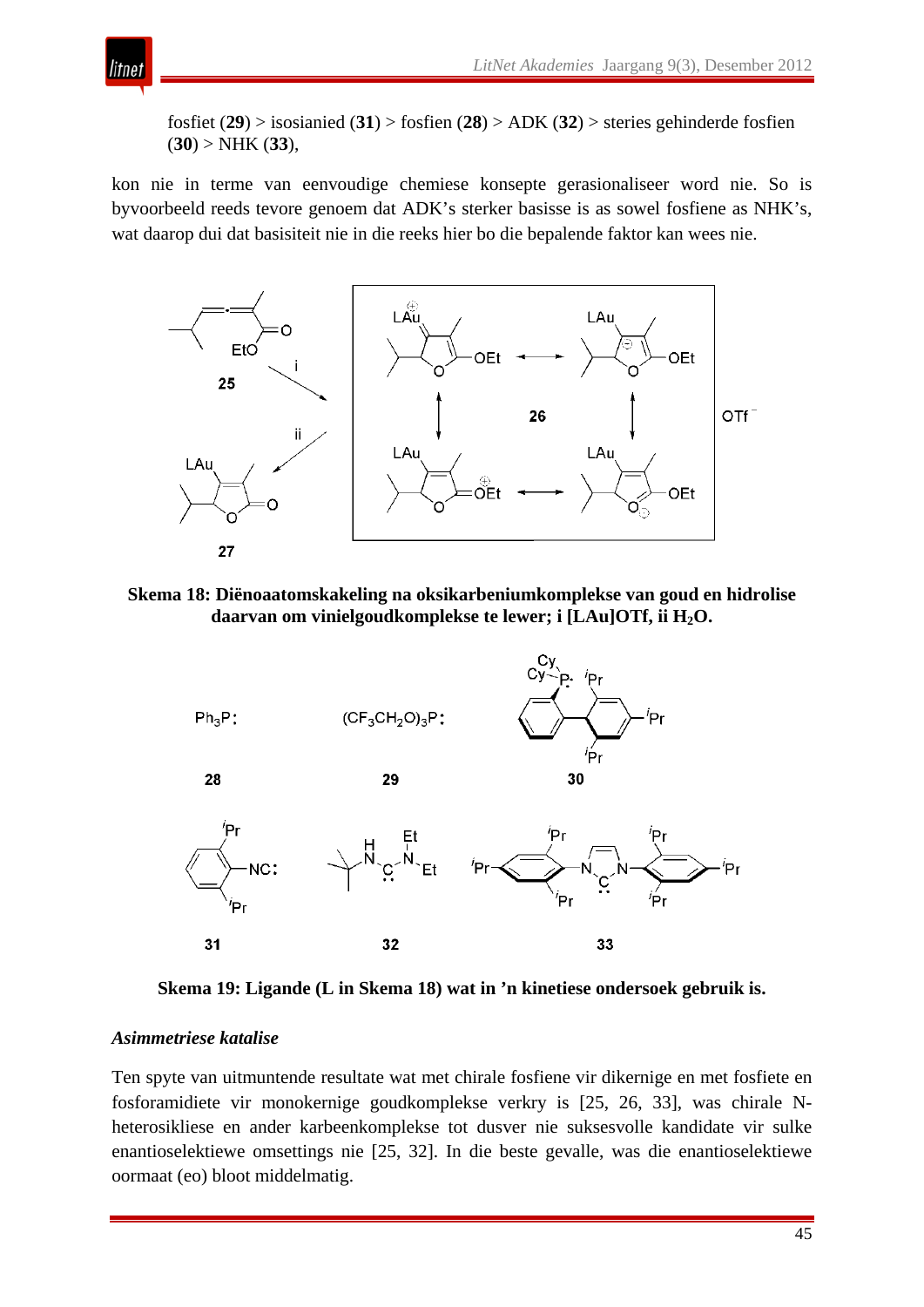

In die eerste ondersoek waarin chirale asikliese karbeenkomplekse as katalisatore gebruik is [49], het Echavarren, Espinet en hul medewerkers die katalitiese aktiwiteite van nege sulke komplekse in alkynsiklisering met dié van twee bekende chirale, dikernige, P-donorgoudkomplekse vergelyk. Die resultate was teleurstellend. Alhoewel die opbrengste redelik is, lê die enantioselektiwiteit selfs met die twee suksesvolste ligande (**34** en **35**, Skema 20) maar by die 20% eo (vir die maatstafligande > 80% eo). Nogtans het die resultate 'n aantal belangrike aspekte van asimmetriese sintese met behulp van asikliese karbeenkomplekse geïllustreer, soos hier onder aangedui word. Ander navorsers kon suksesvol daarop voortbou.

- i. Twee metodes vir die bereiding van chirale [(ADK)AuCl]-komplekse is bekendgestel.
	- a. Asimmetriese, intern-H-gebonde ADK-komplekse word verkry deur die reeds genoemde chloro(2-piridielisosianied)goud(I) met 'n chirale binaftiel-2,2' diamien te laat reageer. Geen substituente is op die aromatiese ringsisteem gebruik nie en kompleks **34** in Skema 20 is geïsoleer.
	- b. Deur 'n dikernige chirale isosianied gebaseer op dieselfde oorspronklike BINOLstellasie met 'n amien te behandel, vorm komplekse soos **35**.
- ii. Substituente (by.  $R^1$  in die 3,3'-posisie van 35) speel 'n belangrike en differensiërende rol ten opsigte van die aktiwiteit van katalisatore.
- iii. Dis in beginsel moontlik om volgens die tweede bereidingsmetode ook 'n chirale primêre amien te gebruik – soos die outeurs met  $(R)$ -PhCH(Me)NH<sub>2</sub> in een van hul voorbeelde getoon het.
- iv. Dikernige goudkomplekse presteer oor die algemeen beter as monokerniges.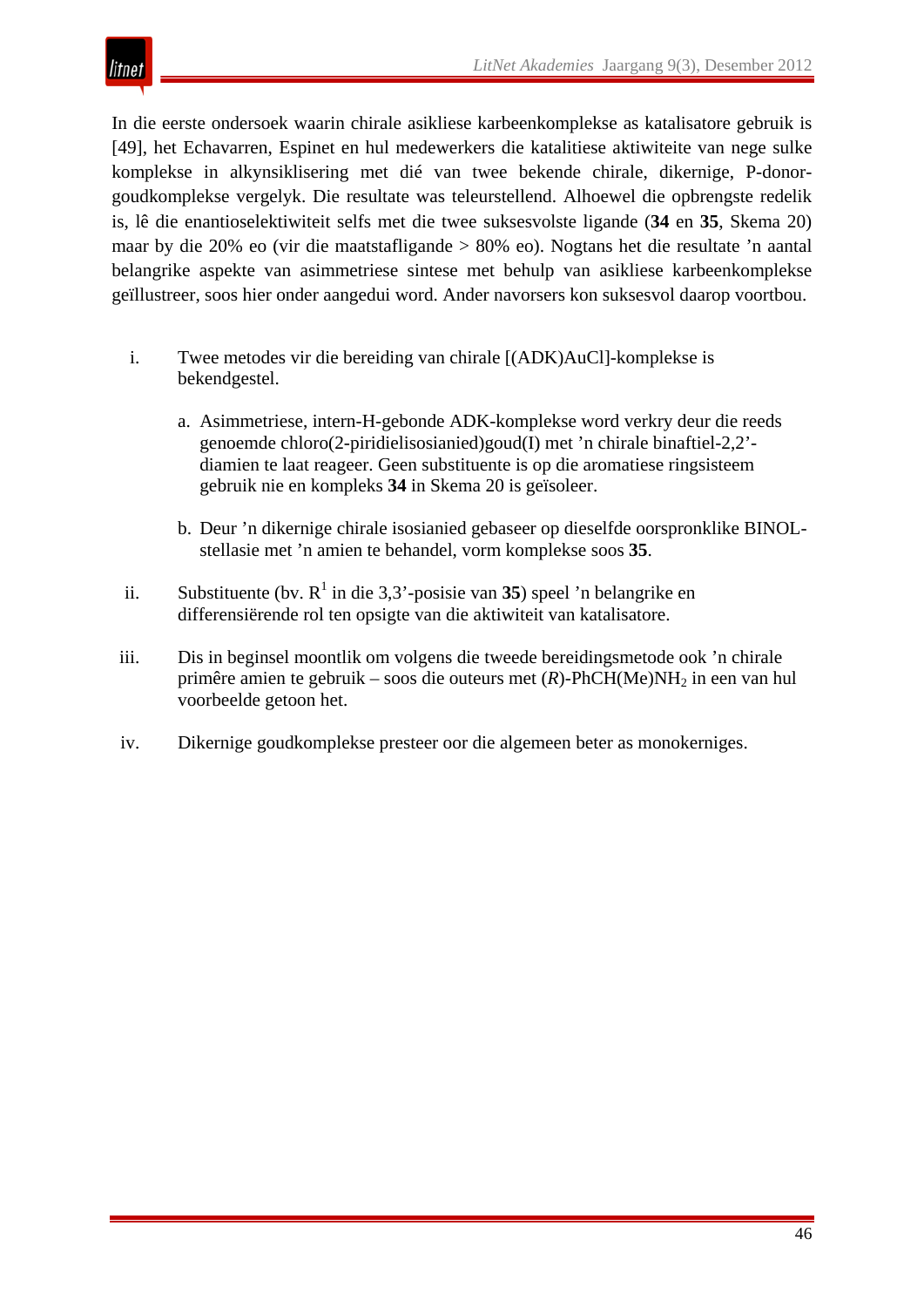

litnet

#### **Skema 20: Chirale komplekse gebruik in asimmetriese sinteses.**

Kort hierna verskyn 'n artikel deur Toste en medewerkers [50] waarin die eerste uiters suksesvolle enantioselektiewe proses, asimmetriese siklisering van propargielesters (Skema 21(a)), met behulp van asikliese diaminokarbeenkomplekse van goud, beskryf word. Die chromene wat enantioselektief volgens hierdie metode berei is, is verder deur behandeling met LiAlH4 vinnig en sonder verlies van absolute konfigurasie in chromanone (99% eo) omskep. Hierdie navorsers se prekatalisator, 'n HADK-kompleks **36**, is volgens die eerste metode (a hier bo) berei en word in Skema 20 getoon. Belangrike verskille tussen **34** en **36** is die passende *R*-konfigurasie van die binaftielgroep in laasgenoemde teenoor die *S*rangskikking wat in 34 voorkom, en die substituente R ( $R = 4-CF_3C_6H_4$ ) wat in die 3,3'posisies van 36 (soos  $R^1$  in 35) geplaas is. Temperature rondom  $0^{\circ}$ C het geblyk voordelig te wees vir enantioseleksie in dié dinamies-kinetiese transformasie. Op hierdie stadium is die presiese rol wat die tweede goudeenheid speel, asook die invloed wat die substituente R (met hul gepaardgaande elektroniese effekte) uitoefen, nog nie opgeklaar nie.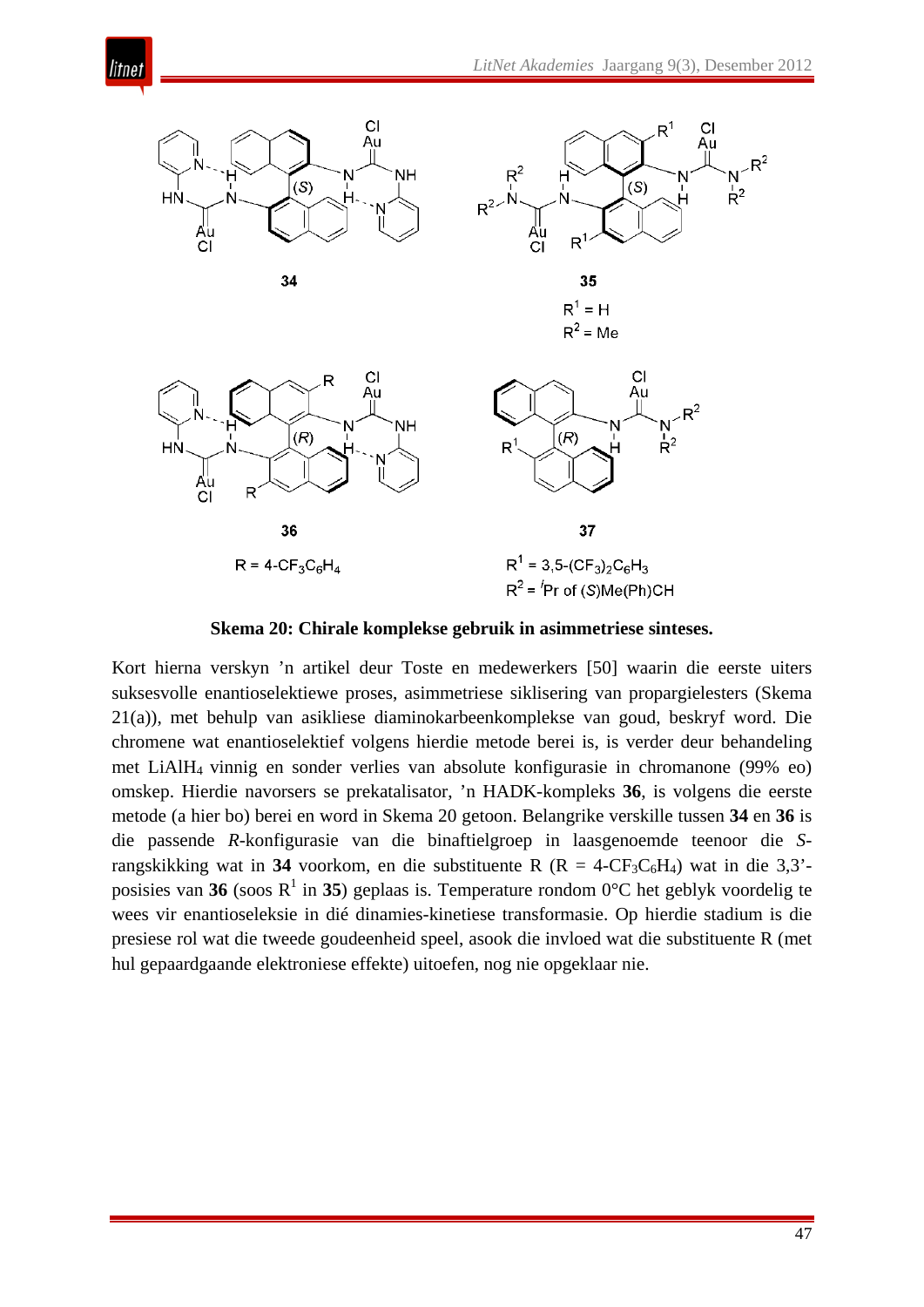

itnet

**Skema 21: Reaksies deur die groepe van Toste en Slaughter met behulp van chirale goudkomplekse uitgevoer; i 36 + AgOTf, ii 37 + LiNTf2.**

In Figure 2 en 3 word die molekulêre strukture van die chirale komplekse afkomstig uit Espinet en Toste se laboratoria onderskeidelik getoon. Die interessante toutrekkery tussen Au···Au- en Au···(η2-ariel)-interaksies in twee onafhanklike molekules van **36** word nie deur die outeurs [50] bespreek nie. As die eersgenoemde interaksie sterker word, verslap die tweede en omgekeerd. Daar is geen aanduiding dat sulke effekte ook in oplossing voorkom nie.

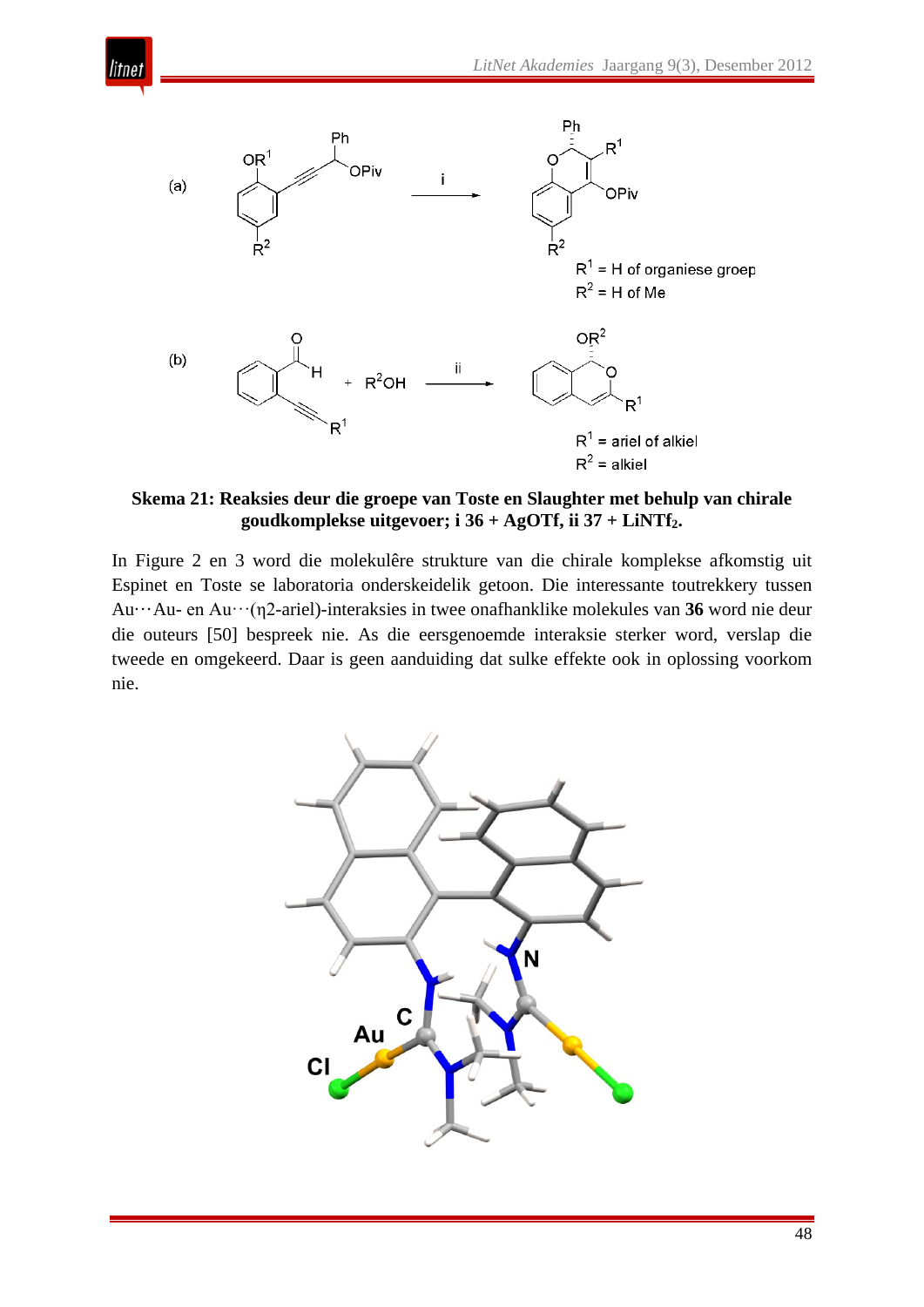

**Figuur 2. Molekulêre struktuur van een van die eerste dikernige, chirale ADKkomplekse van goud, 34.**



# **Figuur 3. Molekulêre struktuur van die eerste ADK-goudkompleks, 36, wat suksesvol in asimmetriese sintese aangewend is; intramolekulêre aurofiliese interaksies en Au···(η<sup>2</sup> ariel)-kontakte word onderskeidelik met oranje en blou stippellyne aangedui.**

Op grond van hul ondersoek na die homogene katalise van 'n aantal alkynbensaldehiedsikliserings (Skema 21(b)) verkry Handa en Slaughter [61] 'n aantal ongeëwenaarde resultate en kom hulle tot belangrike gevolgtrekkings, veral ook met die oog op toekomstige ondersoeke [62]. Vir die eerste keer word hoë (> 90%) eo-waardes vir 'n reaksie wat deur 'n monokernige asikliese karbeenkompleks van goud(I) gekataliseer is, gerapporteer. Die tweede sinteseroete van Espinet (b hier bo) word gebruik om die *R*-binaftielgroep in hul prekatalisatorkomplekse, **37**, te installeer en die chirale informasie te dra. In teenstelling met **35**, met  $R^1$  in die 3,3'-posisie geplaas, verskyn die uiters belangrike enkele substituent,  $R^1$  in **37** in 'n 2'-posisie. Vir die effektiewe funksionering van die katalisator is die gebruik van 'n elektronarm arielgroep,  $3.5-(CF_3)_2C_6H_3$ , hier 'n vereiste. Die sekondêre amien wat vir die karbeenvorming in die katalisator verantwoordelik is, kan óf bonkige (*i-*Pr) óf chirale groepe  $((S)-Me(Ph)CH)$  as  $R^2$  bevat, met nagenoeg dieselfde uiteindelike resultaat.

Op grond van hul eksperimentele resultate, DFT-berekeninge en kristalstruktuurbepalings skryf die outeurs hul suksesvolle resultate toe aan 'n betekenisvolle interaksie tussen die sentrale goudatoom en die elektronarm, aromatiese substituent  $R<sup>1</sup>$ , wat sowel in die vaste toestand as in oplossing voorkom. Die ligand funksioneer sodoende op 'n pseudobidentate wyse. Die karbeenkoolstof doneer elektrone aan die goud, wat dit dan weer gedeeltelik aan die aromatiese ring beskikbaar stel. Sodoende ontstaan, volgens die outeurs, 'n chirale holte rondom die aktiewe sentrum (Fig. 4) en die chirale inligting kan – waarskynlik met die verdere hulp van die substituente op die ander stikstofatoom – suksesvol aan die substraat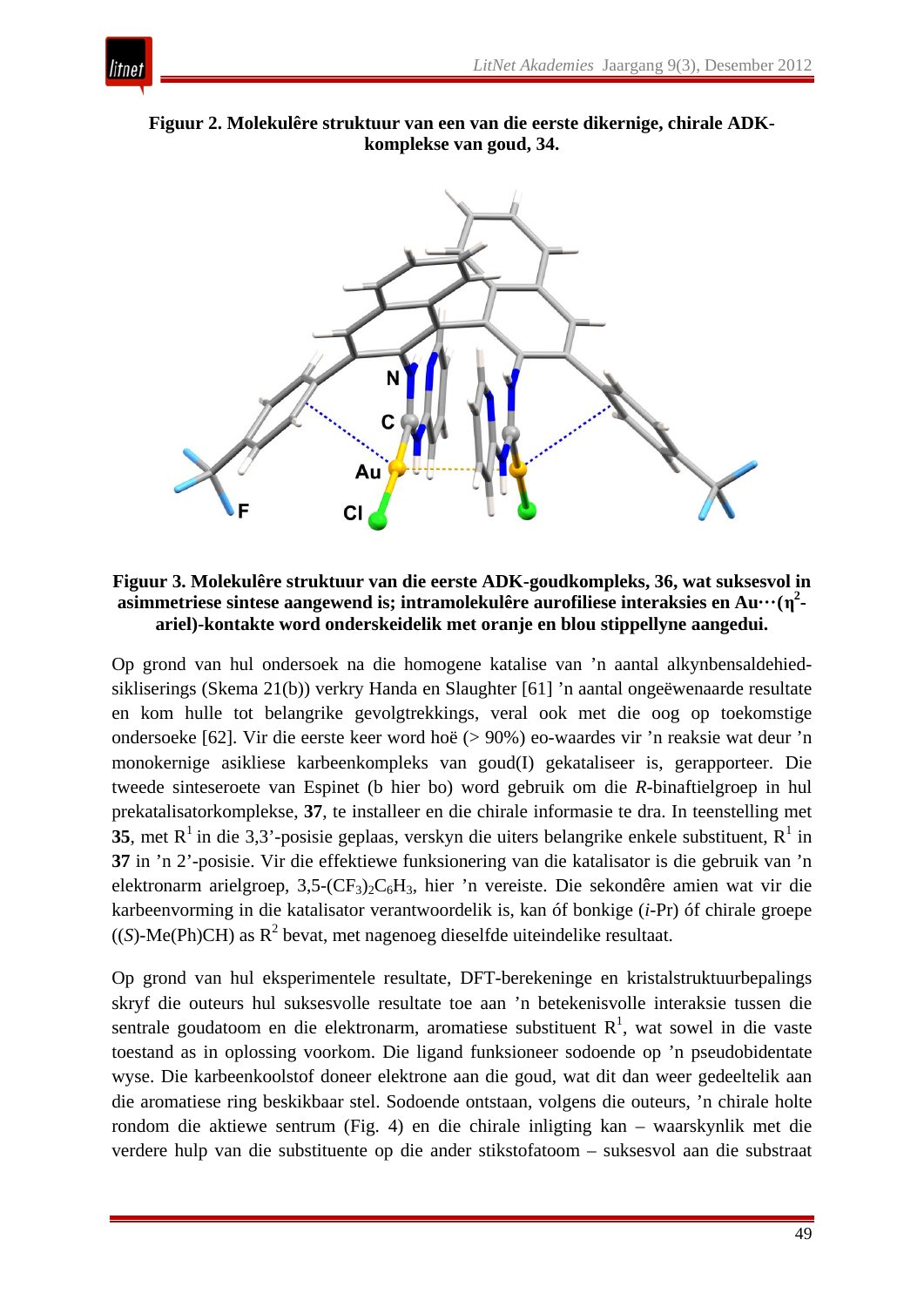

oorgedra word. Die enigste nadeel van hierdie werk is die bloot gemiddelde opbrengste wat verkry is.

itnet

## **Figuur 4. Molekulêre struktuur van die eerste monokernige ADK-goudkompleks, 37, vir suksesvolle asimmetriese sintese; intramolekulêre Au···ariel-interaksie word met 'n blou stippellyn aangedui.**

Uit 'n bindingsoogpunt is die verbindings **37** verder ook interessant aangesien (i) die chirale substituent in die vaste toestand steeds Z ten opsigte van goud geplaas is; (ii) met  $R^2 = i$ -Pr ook slegs dieselfde isomeer in oplossing voorkom; (iii) met  $R^1 = H$  en  $R^2 = i$ -Pr die kompleks as dimere in die kristal pak (Au···Au: 3.36 Å); en (iv) die elektronarm arielgroepe in die komplekse met  $R^1 = 3.5$ -(CF<sub>3</sub>)<sub>2</sub>C<sub>6</sub>H<sub>3</sub> 3.4 – 3.6 Å vanaf die goud geplaas is (Fig. 4), terwyl met  $R^1 = C_6H_5$  'n sogenaamde "uit" rotameer vorm wat so 'n interaksie nie toelaat nie omdat die aromatiese ring dan verwyderd van die goud geplaas is.

Dis insiggewend dat in vorige werk waar goeie asimmetriese induksie aan Au···arielinteraksie toegeskryf is, die enantioselektiwiteit hoog was, maar die opbrengs ook onbevredigend. Fürstner en medewerkers [63] gebruik 'n chirale fosfienkompleks van goud(I) en weens die bekende π-akseptorvermoë van die P-donorligand wat die metaal effens meer elektronarm laat, is die aromatiese substituente wat met die goudatoom in hulle voorbeeld assosieer, elektronryk. Die gepaardgaande laer eksperimentele reaksietempo wat vir katalisatore met addisionele ligand-metaalinteraksies bepaal is – hetsy of die metaal as elektronryk of elektronarm sentrum optree – kan dus moontlik aan 'n te goeie stabilisering van die katalisatorkompleks te wyte wees. π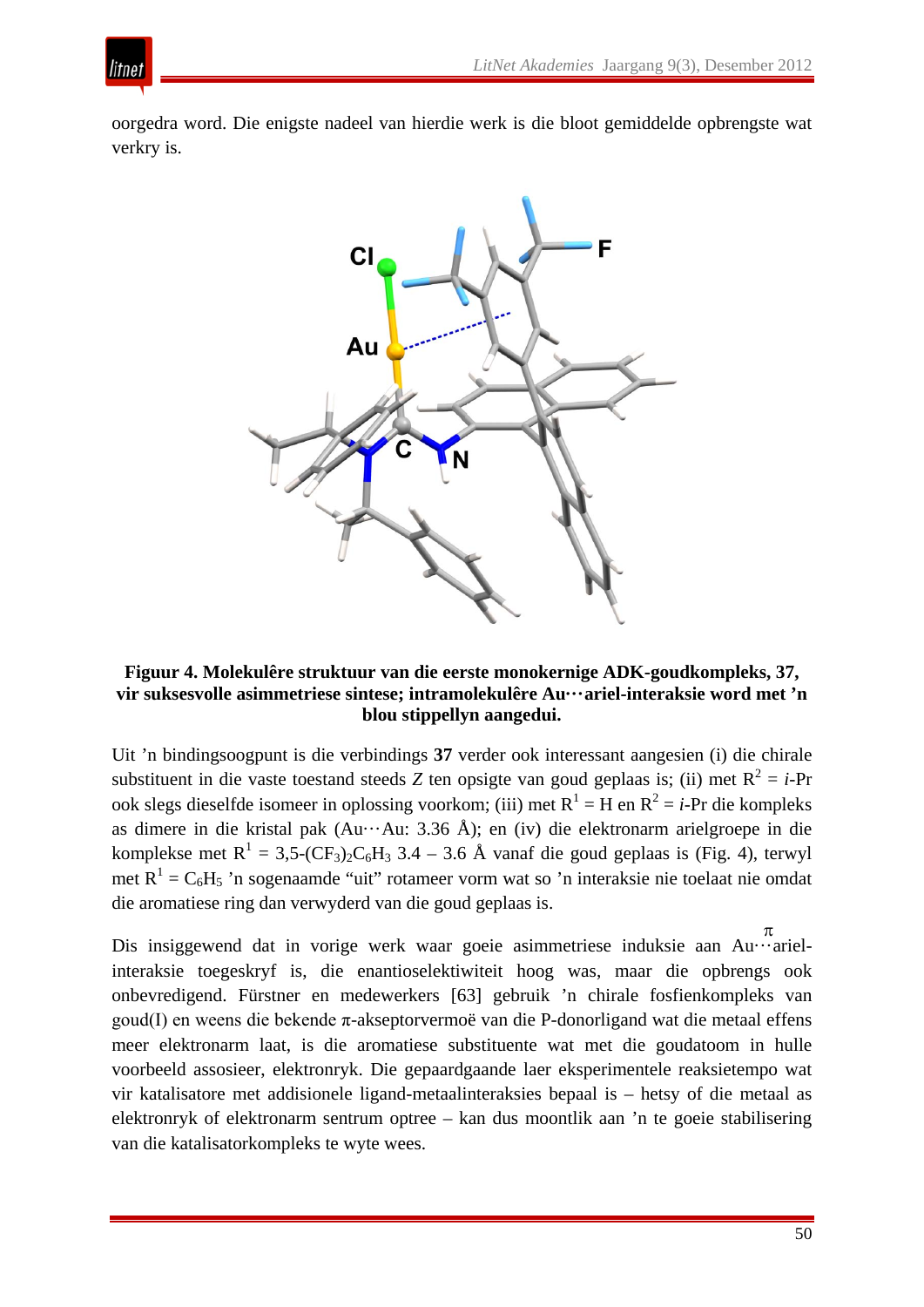Die bostaande resultate beklemtoon die komplekse eise wat aan enantioselektiewe katalisatorsisteme gestel word. Konkreet: nie alleen moet so 'n ideale katalisator onder sekere omstandighede sy stereochemiese (regio- en chemo-) en enantioselektiewe induksie suksesvol uitvoer nie, maar dit moet terselfdertyd ook die nodige elektroniese invloed op die metaalsentrum uitoefen om aan die kinetiese vereistes vir substraataktivering te kan voldoen.

# **4. Ander toepassings**

Soos in die inleiding genoem, is asikliese karbeenkomplekse van goud reeds vroeg aan luminessensiestudies onderwerp. 'n Aantal sulke resultate, asook ander toepassings, is in die tydperk 2007–2012 gerapporteer.

'n Wateroplosbare ADK-kompleks, [{(PhNH)(MeNCH<sub>2</sub>CH<sub>2</sub>OMe)C}AuCl], ontbind fotochemies op 'n laserskyf en goud kon op keramiekoppervlakke neergeslaan word [44].

Die meeste eenvoudige monokernige en dikernige goudkarbeenkomplekse wat in Espinet se laboratorium vanuit 4- en 2-piridielisosianied berei is, toon intense geel-groen luminessensie gedurende UV-bestraling in die vaste toestand sowel as in oplossing [40, 41]. Die reeds genoemde interne H-binding wat in sekere (HADK-) komplekse voorkom (Skema 11), speel hierin prakties geen rol nie. Die belangrikste bevinding in hierdie ondersoek is dat aurofiliese interaksie nie 'n vereiste vir luminessensie is nie, maar dat intramolekulêre oorgange ook daarvoor verantwoordelik kan wees. In teenstelling met lineêre, monomeriese luminesserende komplekse waarin die elektronegatiewe C6F5-groep in die *trans*-posisie tot die karbeenligand voorkom, bring die sterk elektrondonor-karakter van Fmes in die *trans*-posisie mee dat stralingslose oorgange weens intersisteemkruisings makliker plaasvind en sodoende luminessensie uitskakel. Die reeds genoemde alkoksi(amino)karbeenkompleks (**22**) waarin een aminogroep 'n benso–15–kroon–6-derivaat is, asook ander eenvoudiger ADKkomplekse, toon luminessensie in die vaste toestand en in oplossing [47]. Weens die betekenisvolle gemete verskille in die oorgange tussen N,N- en N,O-karbeenkomplekse word die luminessensie aan ligandgesentreerde oorgange toegeskryf. Of so 'n gevolgtrekking heeltemal geregverdig is, is te betwyfel, aangesien veranderinge in die karbeenstruktuur ook veranderinge in die metaal–ligandinteraksie meebring.

Laagliggende d–d-energietoestande in goud(III)-komplekse laat stralingsvrye terugval van elektrone vanuit die opgewekte toestand toe en kan verantwoordelik wees daarvoor dat so min luminesserende goud(III)-komplekse nog bekend is [64]. Dieselfde outeurs en andere vind verder dat energietoestande in d–d-ligandvelde genoegsaam deur sterk σ-donerende ligande verhoog kan word om vir bogenoemde energieverlies te vergoed en luminessensie moontlik te maak [65]. Dit is presies wat gebeur indien 'n imiendonorligand deur 'n asikliese karbeen in 'n heterometallasikliese goud(III)chelaat (Skema 9) vervang word. Gevolglik word (intraligand-) <sup>3</sup>IL-oorgange binne die ariel-piridielfragment – waarin die metaal ook 'n rol speel – moontlik en al drie die komplekse **17** luminesseer in die vaste toestand by 77 K en twee van hulle by kamertemperatuur (42).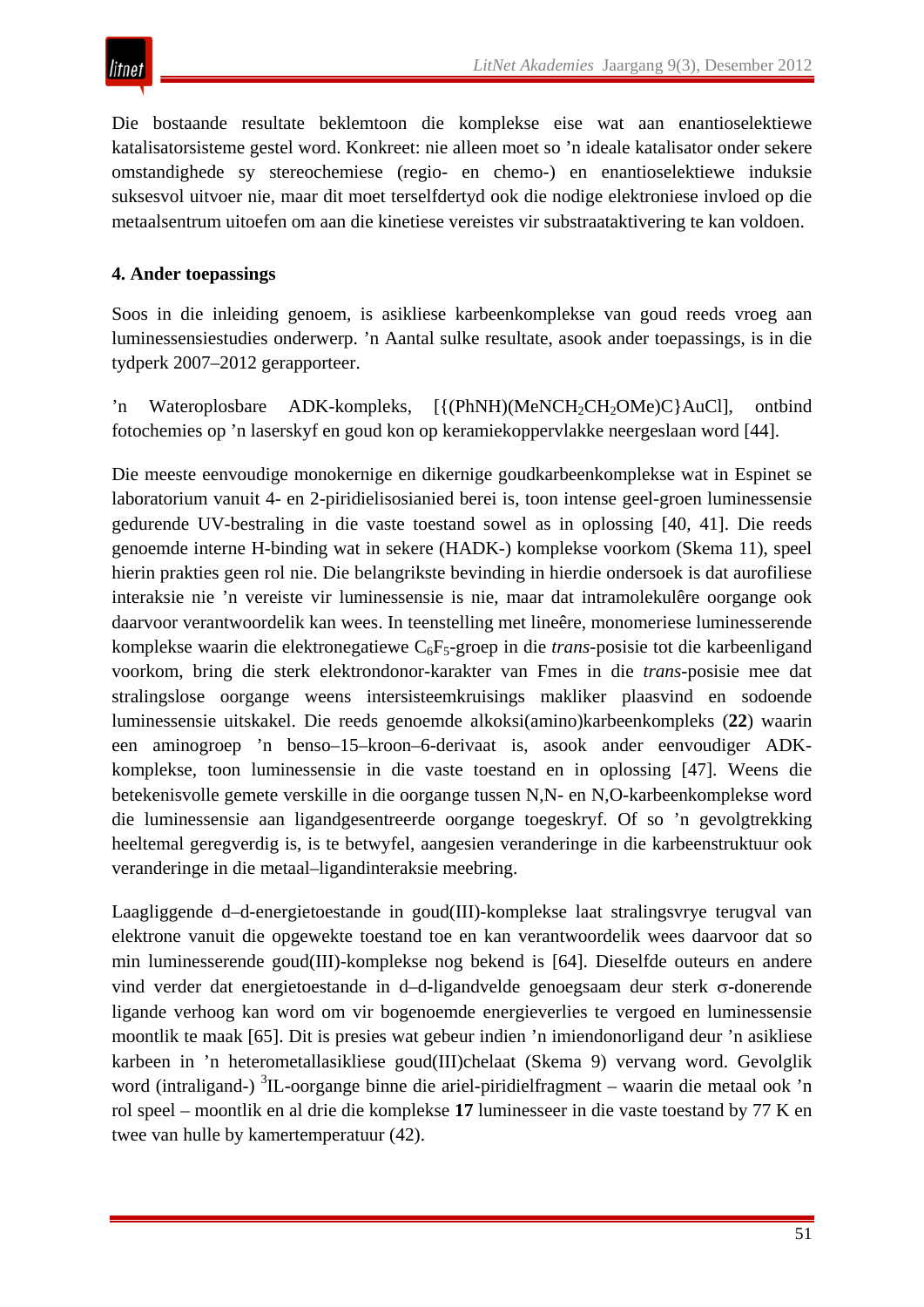# **5. Vooruitsigte vir die toekoms**

- i Ten spyte van geweldige vordering wat reeds gemaak is, is ligandontwerp van asikliese karbeenkomplekse van goud nog maar in sy kinderskoene. Soos in ander oorsigartikels getoon is, bestaan reeds ander metodes om 'n verskeidenheid :C(X)Y-ligande te berei. Fosfinokarbene is byvoorbeeld soepeler as aminokarbene weens die sterker kompetisie tussen  $P \rightarrow C$ (karbeen)- en [M] $\rightarrow C$ (karbeen)-terugdonasie in die gekoördineerde toestand, omdat eersgenoemde swakker π-donors is as aminokarbene. Die grootste uitdaging tans is om die nou bekende substituente te verander ten einde nader aan Fischer-tipe komplekse te beweeg, maar terselfdertyd termiese stabiliteit en kinetiese inertheid van die goudkomplekse te handhaaf of te verbeter. Ligandoordrag na goud vanaf harder metaalfragmente is 'n sinteseroete wat verdere ondersoek regverdig.
- ii Goud(III)-komplekse behoort deegliker onder die soeklig geplaas te word. Vir sodanige ondersoeke sou die aanvoorwerk wat reeds gedoen is deur addisionele koördinerende groepe aan die N-atome van ADK-komplekse te heg, verder gevoer kon word, en 'n legio variasies is moontlik. Die aktiewe H-atoom op een van die N-atome van komplekse wat volgens die Bonati-metode berei is, is tot dusver nog nie genoegsaam ingespan om veranderinge in die ligandstruktuur te kan bewerkstellig nie.
- iii Meer kwantum-meganiese berekeninge wat konsentreer op die bindingsaspekte van asikliese karbeenkomplekse van goud in afhanklikheid van die substituente X en Y in :C(X)Y, kan meebring dat die teoretiese insig oor hierdie wye klas van verbindings op dieselfde vlak gebring word as die huidige kennis oor NHK-komplekse. Uitgebreide berekeninge sou kon aandui in watter mate intermediêre of oorgangstoestande verskil indien byvoorbeeld NHK's in goudgekataliseerde prosesse deur ADK's of ander asikliese karbeenligande vervang word. Gepaardgaande kinetiese ondersoeke is terselfdertyd dwingend noodsaaklik ten einde sulke prosesse beter te verstaan en dus te kan beplan.
- iv Oor die algemeen is dikernige goud(I)-verbindings beter katalisatore as hul monomeriese eweknieë. 'n Bevredigende verklaring vir hierdie verskynsel moet nog gevind word.
- v Die bevinding dat sowel chirale monokernige goudkomplekse as die een dikernige ADK-bevattende kompleks wat verantwoordelik is vir uiters suksesvolle enantioinduksie, betekenisvolle sekondêre assosiasies in die vaste toestand ondergaan, kan nie misgekyk word nie, en is waarskynlik meer as net toevallig. Verdere ondersoeke is nodig om die saak op te klaar. Pogings moet veral aangewend word om meer te wete te kom oor die situasie in oplossing.
- vi Ondersoeke na die moontlike medisinale toepassings van stabiele asikliese karbeenkomplekse van goud het tot dusver nog agterweë gebly. Die verskille tussen sulke komplekse en fosfiene of N-heterosikliese karbene is groot genoeg om ook belangrike verskille in biologiese aktiwiteit tot gevolg te kan hê.

Met die resultate wat volgens sommige van bogenoemde en ander ondersoeke verkry word, sal onteenseglik verder bevestig word dat asikliese karbeenligande (met waarskynlik steeds ADK as prototipe) veel meer is as net blóóot belangrike alternatiewe vir bestaande ligande en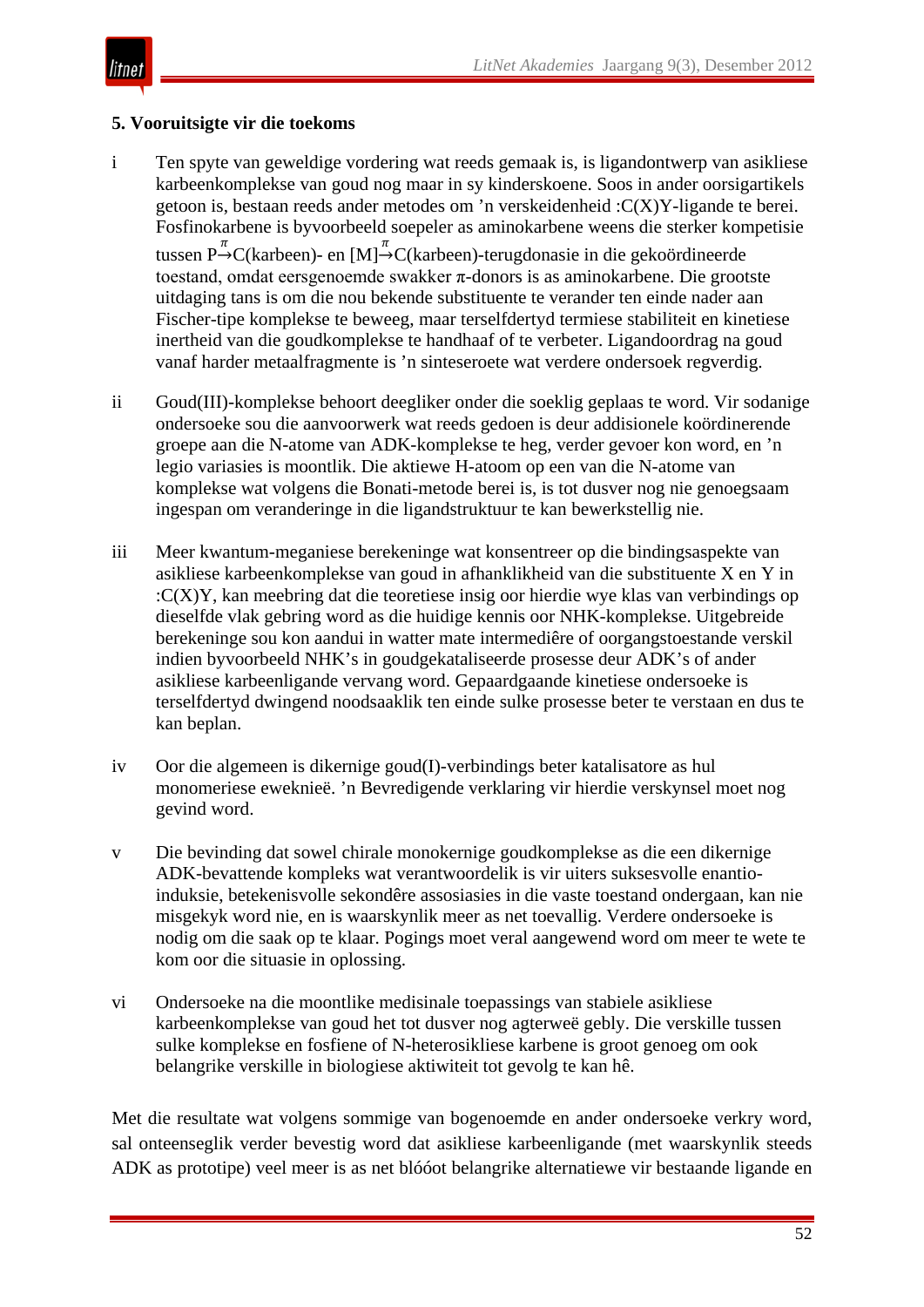

dat hulle onafhanklik in dieselfde liga as fosfiene, fosfiete en N-heterosikliese karbene kan meeding, maar terselfdertyd ander kenmerke openbaar waaruit munt geslaan kan word.

# **Bedanking**

Dr. L. Dobrzánska, Departement Chemie, Katholieke Universiteit Leuven, word bedank vir waardevolle insette ten opsigte van die kristallografiese resultate en vir die voorbereiding van die figure.

# **Verwysings**

- [1] E.O. Fischer, A. Maasböl. On the existence of a tungsten carbonyl carbene complex. *Angew. Chem. Int. Ed.* **1964**, *3*, 580–1.
- [2] E.O. Fischer. On the way to carbene and carbyne complexes (Nobel-lesing). *Adv. Organomet. Chem.* **1976**, *14*, 1–32.
- [3] K.-H. Dötz, H. Fischer, P. Hofmann, F.R. Kreissl, U. Schubert, K. Weiss. *Transition metal carbene complexes*. Verlag Chemie, Weinheim, **1983.**
- [4] F.Z. Dörwald. *Metal carbenes in organic synthesis.* Wiley-VCH, Weinheim, **1999**.
- [5] *Handbook of metathesis*, R.H. Grubbs (red.). Wiley-VCH, Weinheim, **2003**.
- [6] Y. Chauvin. Olefin metathesis: the early days (Nobel-lesing). *Angew. Chem. Int. Ed.*  **2006**, *45*, 3740–7.
- [7] R.R. Schrock. Multiple metal-carbon bonds for catalytic metathesis reactions (Nobellesing). *Angew. Chem. Int. Ed.* **2006**, *45*, 3748–59.
- [8] R.H. Grubbs. Olefin metathesis catalysis for the preparation of molecules and materials (Nobel-lesing). *Angew. Chem. Int. Ed.* **2006**, *45*, 3760–5.
- [9] *N-heterocyclic carbenes in synthesis,* S.P. Nolan (red.). Wiley-VCH, Weinheim, **2006**.
- [10] *N-heterocyclic carbenes in transition metal catalysis*. F. Glorius (red.). Springer-Verlag, Heidelberg, **2007**.
- [11] H.G. Raubenheimer, S. Cronje. One-N, six-membered heterocyclic carbene complexes and the remote heteroatom concept. *Dalton Trans.* **2008**, 1265–72.
- [12] O. Schuster, L. Yang, H.G. Raubenheimer, M. Albrecht. Beyond conventional Nheterocyclic carbenes: abnormal, remote and other classes of NHC ligands with reduced heteroatom stabilization. *Chem. Rev.* **2009**, *109*, 3445–78.
- [13] O. Briel, C.S.J. Cazin. *N-heterocyclic carbenes in industrial processes. In Transition metal catalysts and organocatalysts*. C.S.J. Cazin (red.). Springer-Verlag, Heidelberg, **2011**, 315–24.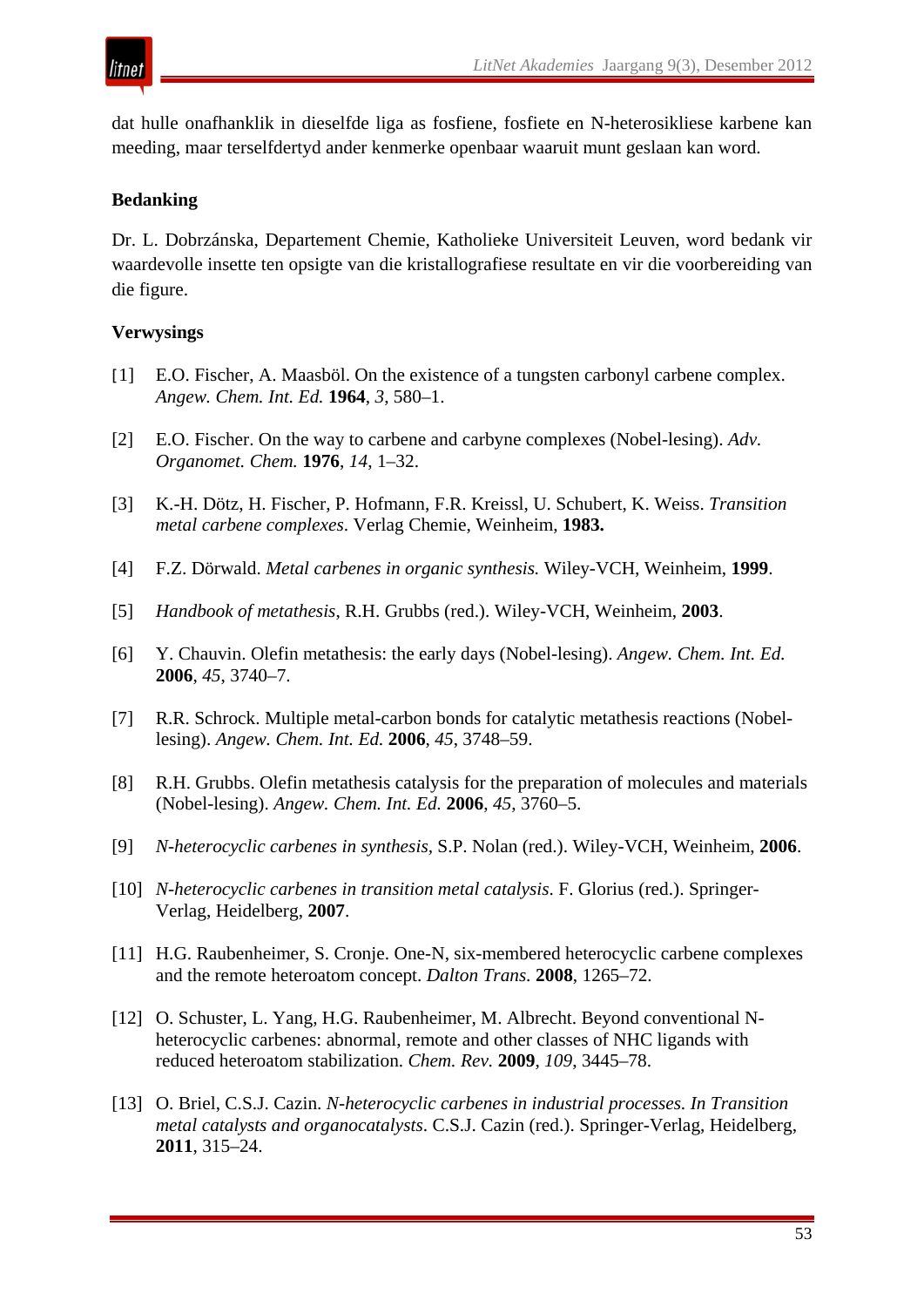[14] W.A. Herrmann, B. Cornils. Homogeneous catalysis – quo vadis? In *Applied homogeneous catalysis with organometallic compounds*. B. Cornils en W.A. Herrmann (reds.). 2de Uitgawe, Vol. 3. Wiley-VCH, Weinheim, **2002**, 1343–83.

itnet

- [15] H. Schmidbaur. Preface. In *Gold*: *Progress in Chemistry, biochemistry and technology*. H. Schmidbaur (red.). John Wiley, Weinheim, **1999**, xiii.
- [16] H. Schmidbaur, A. Grohmann, M.E. Olmas. Organogold chemistry. In *Gold –Progress in chemistry, biochemistry and technology*, H. Schmidbaur (red.). John Wiley, Weinheim, **1999**, 647–746.
- [17] H.G. Raubenheimer, S. Cronje. Gold halides, pseudohalides and related compounds. In *Gold – Progress in chemistry, biochemistry and technology*, H. Schmidbaur (red.). John Wiley, Weinheim, **1999**, 608–32.
- [18] H. Schmidbaur, A. Schier. Gold organometallics. *Comprehensive Organometallic Chemistry III*. R.H. Crabtree, D.M. Mingos (reds.). Vol. 2. Elsevier, Amsterdam, **2006**, 251–308.
- [19] N. Marion, S.P. Nolan. N-heterocyclic carbenes in gold catalysis. *Chem. Soc. Rev.*  **2008**, *37*, 1776–82.
- [20] A.S.K. Hashmi, M. Rudolph. Gold catalysis in total synthesis. *Chem. Soc. Rev.* **2008**, *37*, 1931–51.
- [21] H.G. Raubenheimer, S. Cronje. Carbene complexes of gold: preparation, medical application and bonding. *Chem. Soc. Rev.* **2008**, *37*, 1998–2011.
- [22] H. Schmidbaur, A. Schier. A briefing on aurophilicity. *Chem. Soc. Rev.* **2008**, *37*, 1931–51.
- [23] P. Pyykkö. Theoretical chemistry of gold. III. *Chem. Soc. Rev.* **2008**, *37*, 1967–97.
- [24] V.W.-W. Yam, E.C.-C. Chen. Highlights on the recent advances in gold chemistry a photophysical perspective. *Chem. Soc. Rev.* **2008**, *37*, 1806–13.
- [25] H.G. Raubenheimer, H. Schmidbaur. Gold coordination during homogeneous alkyne and allene cyclisation catalysis: coordination to substrates, to ancillary ligands and in intermediates. *S. Afr. J. Sci.* **2011**, *107*, 31–43, en verwysings daarin.
- [26] H.G. Raubenheimer, H. Schmidbaur. Gold chemistry guided by the isolobality concept. *Organometallics* **2012**, *31*, 2507–22, en verwysings daarin.
- [27] A.S.K. Hashmi, M. Rudolph. Gold catalysis in total synthesis an update. *Chem. Soc. Rev.* **2012**, *41*, 2448–62, en verwysings daarin.
- [28] (a) F. Bonati, G. Minghetti. A gold(I) carbene complex. *Synth. Inorg. Metalorg. Chem.*  **1971**, *1*, 299–302; (b) F. Bonati, G. Minghetti. Isocyanide and carbene complexes of gold. *Gazz. Chim. It.* **1973**, *103*, 373–85; (c) F. Bonati, G. Minghetti. Bis(alkylamino)carbene complexes of gold(I) and related compounds. *J. Organomet.*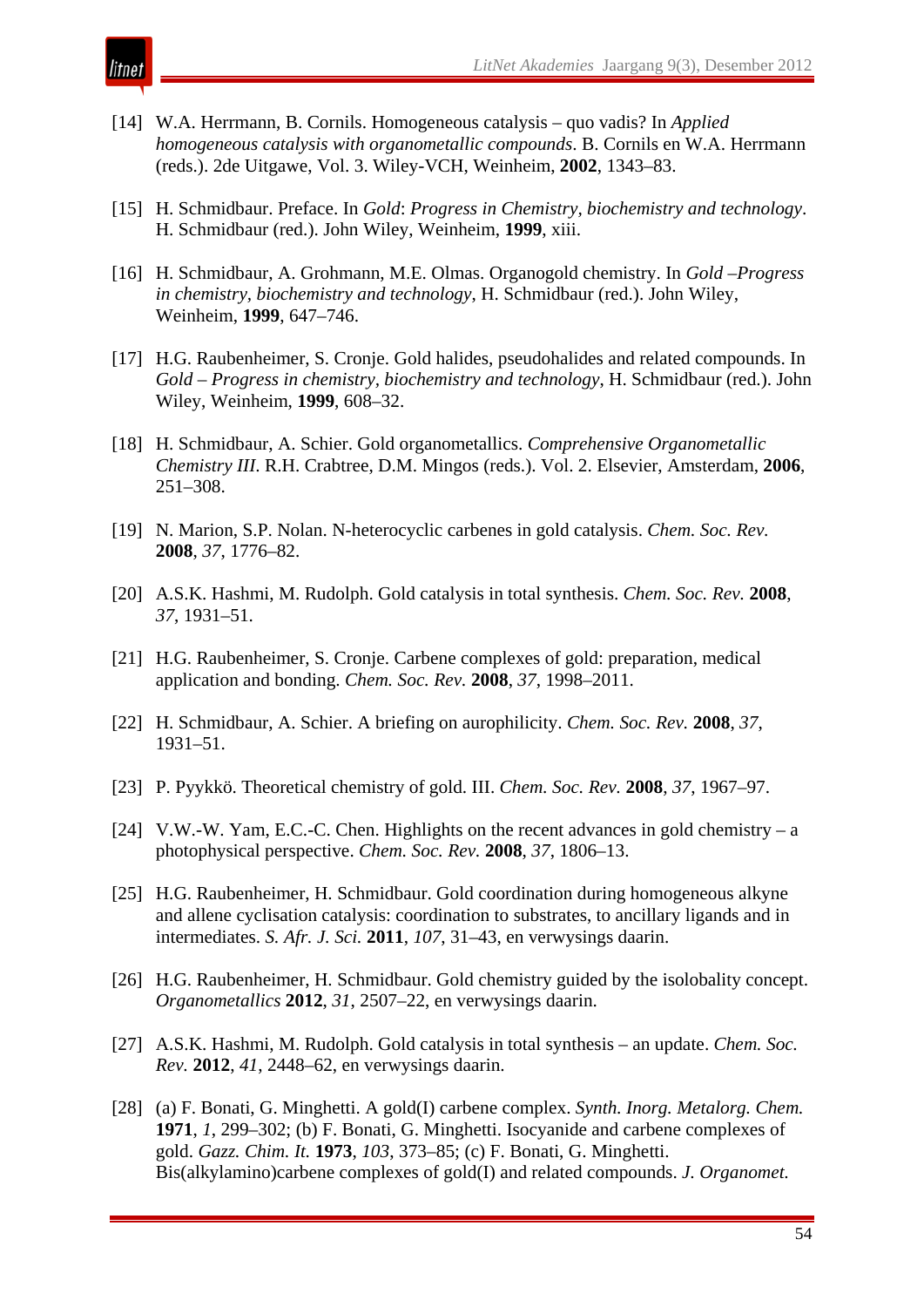*Chem.* **1973**, *59*, 403–10; (d) G. Minghetti, L. Baratto. Carbene complexes from the reaction of ionic isocyanide complexes of gold(I) with alcohols and amines. *J. Organomet. Chem.* **1975**, *102*, 397–406.

- [29] J.E. Parks, A.L. Balch. Gold carbene complexes: preparation, oxidation, and ligand displacement. *J. Organomet. Chem.* **1974**, *71*, 453–63, en verwysings daarin.
- [30] R.L. White-Morris, M.M. Olmstead, F. Jiang, D.S. Tinti, A.L. Balch. Remarkable variations in the luminescence of frozen solutions of [Au{C(NHMe)2}2](PF6)·0.5(acetone). *J. Am. Chem. Soc.* **2002**, *124*, 2327–36.
- [31] (a) J. Vignolle, X. Cattoën, D. Bourissou. Stable noncyclic carbenes. *Chem. Rev.* **2009**, *109*, 3333–84; (b) D. Martin, M. Melaimi, M. Soleilhavoup, G. Bertrand. A brief survey of our contribution to stable carbene chemistry. *Organometallics*, **2011**, *30*, 5304–13.
- [32] A. Pradel, P.Y. Toullec, V. Michelet. Recent developments in asymmetric catalysis in the presence of chiral gold complexes. *Synthesis* **2011**, 1501–14.
- [33] V.P. Boyanski, K.V. Luzyanin, V.Y. Kukushkin. Acyclic diaminocarbenes (ADCs) as a promising alternative to N-heterocyclic carbenes (NHCs) in transition metal catalysed organic transformations. *Coord. Chem. Rev.* **2012**, *256*, 2029–56.
- [34] A.S.K. Hashmi, T. Hengst, C. Lothschütz, F. Rominger. New and easily accessible nitrogen acyclic gold(I) carbenes: structure and application in the gold-catalyzed phenol synthesis as well as the hydration of alkynes. *Adv. Synth. Catal.* **2010**, *352*, 1315–37.
- [35] H. Seo, B.P. Roberts, K.A. Abboud, K.M. Merz, S. Hong. Novel acyclic diaminocarbene ligands with increased steric demand and their application in gold catalysis. *Org. Lett.* **2010**, *12*, 4860–3.
- [36] C.E. Strasser, S. Cronje, H.G. Raubenheimer. Fischer-type tungsten acyl(carbeniate), carbene and carbene complexes bearing C5-attached thiazolyl substituents: interaction with gold(I) fragments. *New. J. Chem.* **2010**, *34*, 458–69.
- [37] (a) A. Fedorov, M.-E. Moret, P. Chen. Gasphase synthesis and reactivity of a gold carbene complex. *J. Am. Chem. Soc.* **2008**, *130*, 8880–8881; (b) A. Fedorov, P. Chen. Electronic effects in the reactions of olefin-coordinated gold carbene complexes. *Organometallics* **2009**, *28*, 1278–1381.
- [38] L. Canovese, F. Visentin, C. Levi, V. Bertolasi. Synthesis and mechanism of formation of novel NHC-NAC bis-carbene complexes of gold(I). *Organometallics* **2011**, *30*, 875– 83.
- [39] L. Canovese, F. Visentin, C. Levi, C. Santo. Reactivity of cationic gold(I) carbene complexes toward oxidative addition of bromine. *Inorg. Chim. Acta* **2012**, *391*, 141–9.
- [40] C. Bartolomé, M. Carrasco-Rando, S. Coco, C. Cardovilla, P. Espinet, J.M. Martin-Alvarez. Gold(I) carbenes derived from 4-pyridylisocyanide complexes: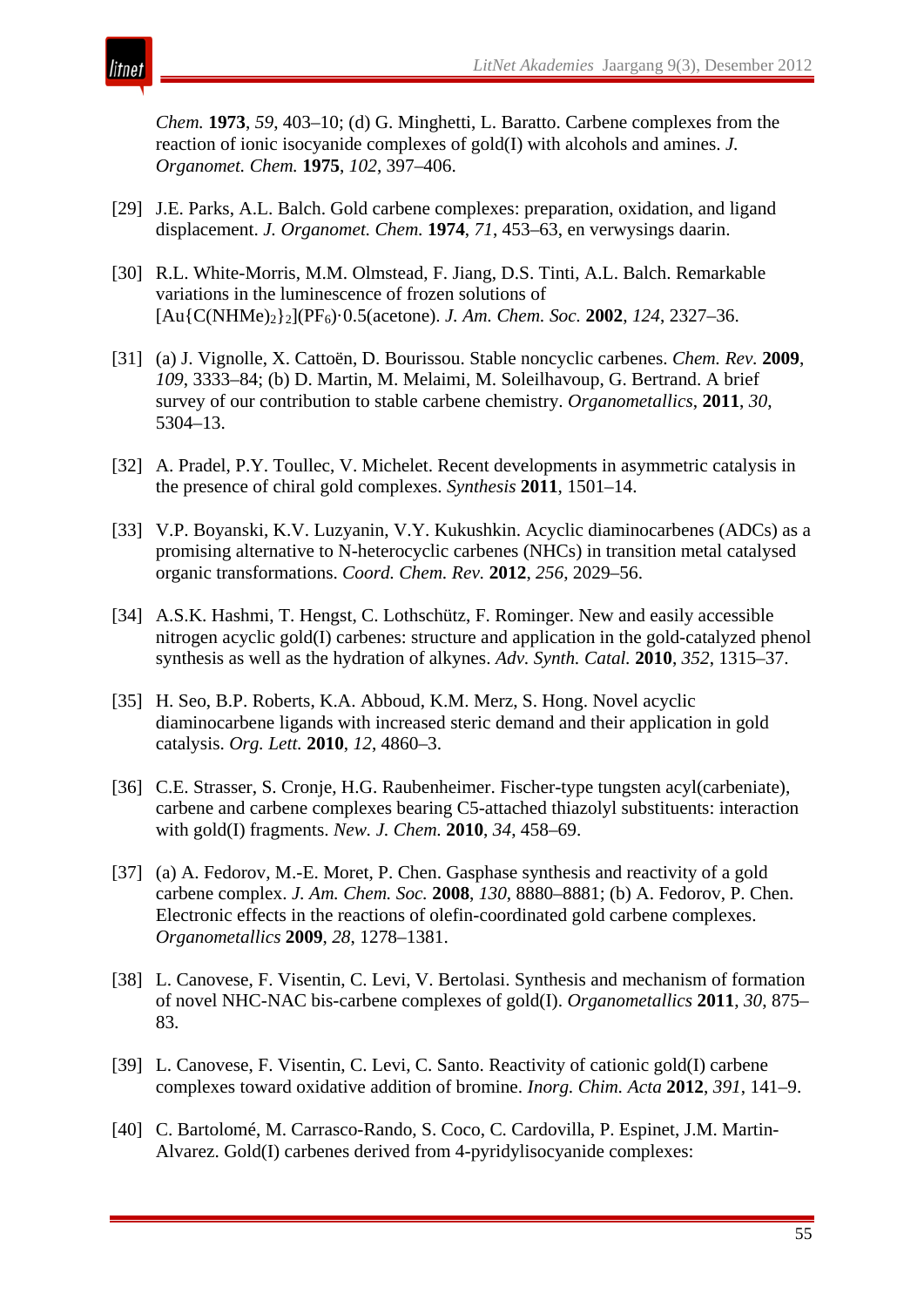supramolecular macrocycles supported by hydrogen bonds, and luminescent behaviour. *Dalton Trans.* **2007**, 5339–45.

- [41] C. Bartolomé, M. Carrasco-Rando, S. Coco, C. Cardovilla, J.M. Martin-Alvarez, P. Espinet. Luminescent gold(I) carbenes from 2-pyridylisocyanide complexes: structural consequences of intramolecular versus intermolecular hydrogen-bonding interactions. *Inorg. Chem.* **2008**, *47*, 1616–24.
- [42] O. Crespo, M.C., Gimeno, A. Laguna, S. Montanel-Pérez, M.D. Villacampa. Facile synthesis of gold(III) aryl-carbene metallacycles. *Organometallics* **2012**, *31*, 5520–6.
- [43] B. Crociani, R. Richards. <sup>1</sup>H Nuclear magnetic resonance spectra of carbene complexes of platinum(II) and palladium(II). *J. Chem. Soc. Dalton* **1974**, 693–97.
- [44] R. Heathcote, J.A.S. Howell, N. Jennings, D. Cartlidge, L. Cobden, S. Coles, M. Hursthouse. Gold(I)-isocyanide and gold(I)-carbene complexes as substrates for laser decoration onto ceramic surfaces. *Dalton Trans.* **2007**, 1309–15.
- [45] W.F. Gabrielli, S.D. Nogai, J.M. McKenzie, S. Cronje, H.G. Raubenheimer. Tetrazolyl and tetrazolylidene complexes of gold: a synthetic and structural study. *New. J. Chem.* **2009**, 2208-18.
- [46] C. Bartolomé, Z. Ramiro, P. Pérez-Galán, C. Bour, M. Raducan, A.M. Echavarren, P. Espinet. Gold(I) complexes with hydrogen-bond supported heterocyclic carbenes as active catalysts in reactions of 1,6-enynes. *Inorg. Chem.* **2008**, *47*, 11391–7.
- [47] J. Arias, M. Bardají, P. Espinet. Luminescence and mesogenic properties in crownether-isocyanide or carbene gold(I) complexes; luminescence in solution, in the solid, in the mesophase, and in the isotropic liquid state. *Inorg. Chem.* **2008**, *47*, 3559–67.
- [48] L. Manojlović-Muir. The molecular structure of a dicarbenoid complex of gold(III), [(*p*-MeC6H4NH)2AuI2]ClO4·Et2O. *J. Organomet. Chem.* **1974**, *73*, C45–C46.
- [49] C. Bartolomé, D. García-Cuadrado, Z. Ramiro, P. Espinet. Synthesis and catalytic activity of gold chiral nitrogen acyclic carbenes and gold hydrogen bonded heterocyclic carbenes in cyclopropanation of vinyl arenes and intramolecular hydroalkylation of allenes. *Inorg. Chem.* **2010**, *49*, 9758–64.
- [50] Y.-M. Wang, C.N. Kuzniewski, V. Rauniyar, C. Hoong, F.D. Toste. Chiral (acyclic diaminocarbene)gold(I)-catalysed dynamic kinetic, asymmetric transformations of propargyl esters. *J. Am. Chem. Soc.* **2011**, *133*, 12972–5.
- [51] F.H. Allen, O. Kennard, D. Watson, L. Brammer, A.G. Orpen, R. Taylor. Tables of Bond lengths determined by X-ray and neutron diffraction. Part 1. Bond lengths in organic compounds. *J. Chem. Soc. Perkin Trans. II* **1987**, S1–S19.
- [52] K. Klabunde, E.O. Fischer. [Two new chromium-carbonyl-carbene complexes.](http://pubs.acs.org/doi/abs/10.1021/ja01002a070) *J. Am. Chem. Soc.* **1967**, *89*, 7141–42.